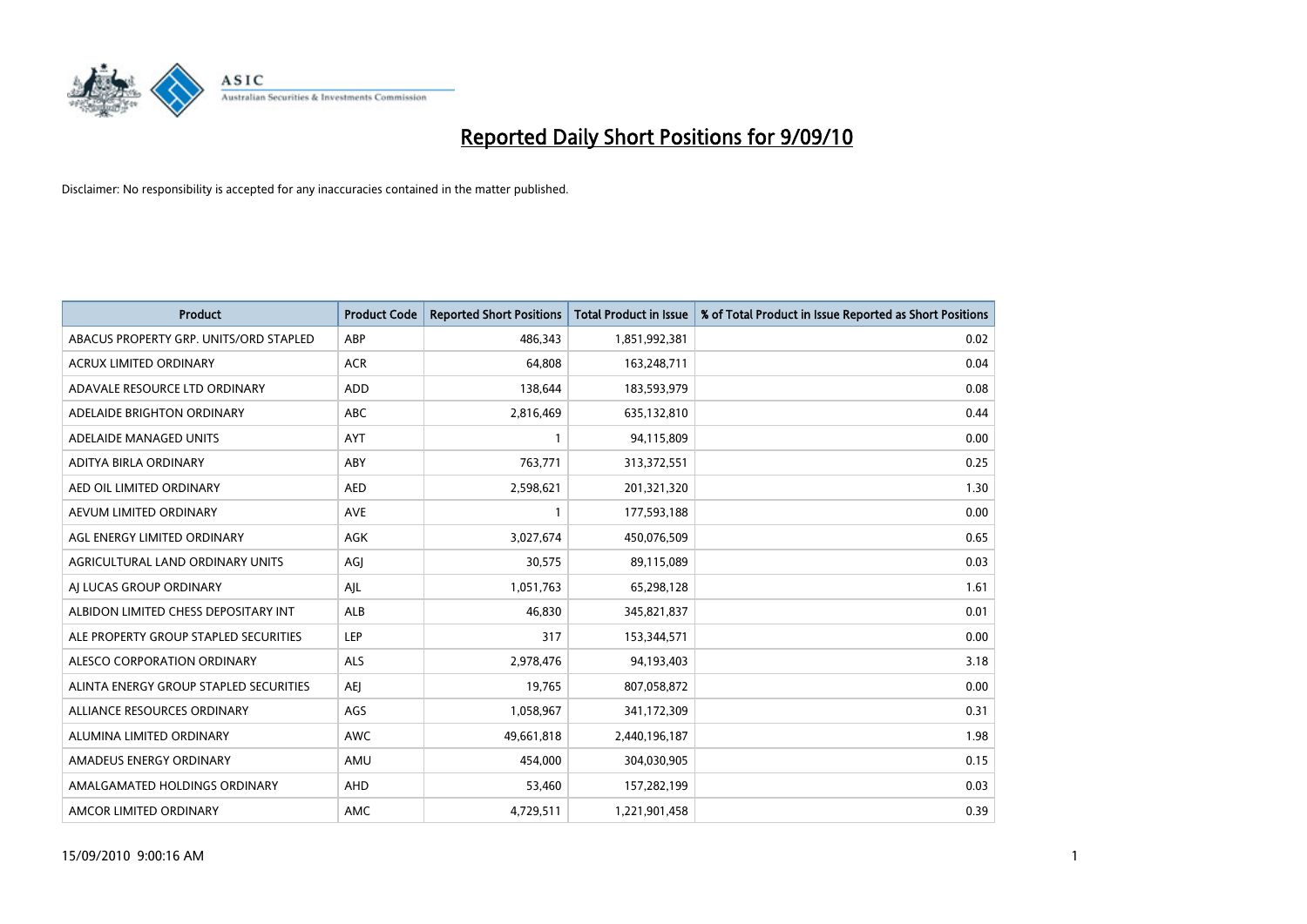

| <b>Product</b>                          | <b>Product Code</b> | <b>Reported Short Positions</b> | Total Product in Issue | % of Total Product in Issue Reported as Short Positions |
|-----------------------------------------|---------------------|---------------------------------|------------------------|---------------------------------------------------------|
| AMP LIMITED ORDINARY                    | AMP                 | 16,190,432                      | 2,071,925,423          | 0.76                                                    |
| ANDEAN RESOURCES LTD ORDINARY           | <b>AND</b>          | 252,922                         | 542,257,867            | 0.05                                                    |
| ANSELL LIMITED ORDINARY                 | <b>ANN</b>          | 1,216,097                       | 131,577,652            | 0.93                                                    |
| ANTARES ENERGY LTD ORDINARY             | <b>AZZ</b>          | 413,141                         | 299,333,110            | 0.14                                                    |
| ANZ BANKING GRP LTD ORDINARY            | ANZ                 | 7,348,900                       | 2,559,418,024          | 0.26                                                    |
| APA GROUP STAPLED SECURITIES            | <b>APA</b>          | 4,096,215                       | 542,318,629            | 0.75                                                    |
| APEX MINERALS NL ORDINARY               | <b>AXM</b>          | 885,146                         | 3,567,819,909          | 0.02                                                    |
| APN EUROPEAN RETAIL UNITS STAPLED SEC.  | <b>AEZ</b>          | 11,832                          | 544,910,660            | 0.00                                                    |
| APN NEWS & MEDIA ORDINARY               | <b>APN</b>          | 9,154,121                       | 598,823,853            | 1.53                                                    |
| APOLLO GAS LIMITED ORDINARY             | <b>AZO</b>          | 71,180                          | 90,400,136             | 0.08                                                    |
| AQUARIUS PLATINUM. ORDINARY             | <b>AOP</b>          | 5,732,121                       | 463,231,008            | 1.23                                                    |
| AQUILA RESOURCES ORDINARY               | <b>AQA</b>          | 1,436,896                       | 322,853,936            | 0.44                                                    |
| ARAFURA RESOURCE LTD ORDINARY           | <b>ARU</b>          | 115,532                         | 290,640,342            | 0.04                                                    |
| ARB CORPORATION ORDINARY                | ARP                 | 8,112                           | 72,481,302             | 0.01                                                    |
| ARDENT LEISURE GROUP STAPLED SECURITIES | AAD                 | 82,714                          | 312,836,274            | 0.02                                                    |
| ARISTOCRAT LEISURE ORDINARY             | ALL                 | 23,597,777                      | 533,379,348            | 4.38                                                    |
| ASCIANO GROUP STAPLED SECURITIES        | <b>AIO</b>          | 33,453,067                      | 2,926,103,883          | 1.10                                                    |
| ASG GROUP LIMITED ORDINARY              | <b>ASZ</b>          | 41,245                          | 151,836,046            | 0.02                                                    |
| ASPEN GROUP ORD/UNITS STAPLED           | APZ                 | 375,604                         | 583,934,711            | 0.06                                                    |
| ASTRO JAP PROP GROUP STAPLED SECURITIES | AJA                 | 60,350                          | 508,212,161            | 0.01                                                    |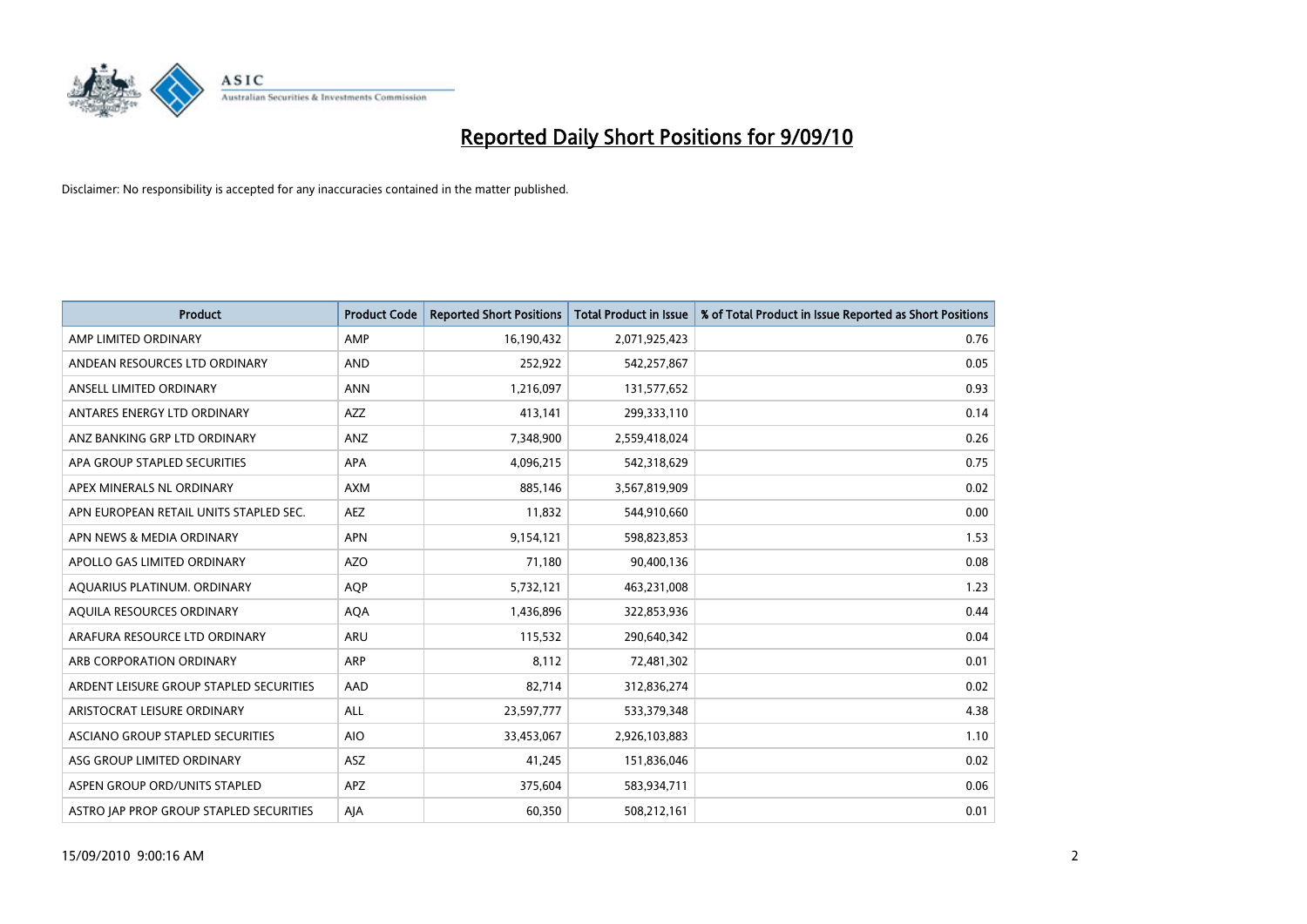

| <b>Product</b>                       | <b>Product Code</b> | <b>Reported Short Positions</b> | <b>Total Product in Issue</b> | % of Total Product in Issue Reported as Short Positions |
|--------------------------------------|---------------------|---------------------------------|-------------------------------|---------------------------------------------------------|
| ASX LIMITED ORDINARY                 | <b>ASX</b>          | 4,073,683                       | 173,576,316                   | 2.35                                                    |
| ATLAS IRON LIMITED ORDINARY          | <b>AGO</b>          | 3,199,116                       | 540,009,119                   | 0.57                                                    |
| AUCKLAND INTERNATION ORDINARY        | AIA                 | 54                              | 1,310,392,831                 | 0.00                                                    |
| AURORA OIL & GAS ORDINARY            | <b>AUT</b>          | 54,472                          | 276,690,342                   | 0.02                                                    |
| <b>AUSDRILL LIMITED ORDINARY</b>     | ASL                 | 33,017                          | 254,290,140                   | 0.01                                                    |
| AUSENCO LIMITED ORDINARY             | AAX                 | 3,172,689                       | 122,427,576                   | 2.60                                                    |
| <b>AUSTAL LIMITED ORDINARY</b>       | ASB                 | 254,272                         | 188,069,638                   | 0.13                                                    |
| AUSTAR UNITED ORDINARY               | <b>AUN</b>          | 11,904,304                      | 1,260,071,912                 | 0.95                                                    |
| AUSTBROKERS HOLDINGS ORDINARY        | <b>AUB</b>          | $\overline{2}$                  | 52,736,987                    | 0.00                                                    |
| AUSTEREO GROUP LTD. ORDINARY         | <b>AEO</b>          | 29,692                          | 344,798,708                   | 0.01                                                    |
| AUSTIN ENGINEERING ORDINARY          | ANG                 | 4,641                           | 70,314,403                    | 0.01                                                    |
| AUSTRALAND PROPERTY STAPLED SECURITY | <b>ALZ</b>          | 182,205                         | 576,837,197                   | 0.03                                                    |
| AUSTRALIAN AGRICULT. ORDINARY        | AAC                 | 4,688,791                       | 264,264,459                   | 1.75                                                    |
| AUSTRALIAN EDUCATION UNITS           | <b>AEU</b>          | 625,000                         | 134,973,383                   | 0.46                                                    |
| AUSTRALIAN INFRASTR, UNITS/ORDINARY  | <b>AIX</b>          | 126,104                         | 620,733,944                   | 0.02                                                    |
| AUSTRALIAN MINES LTD ORDINARY        | <b>AUZ</b>          | 1,400,000                       | 6,981,662,168                 | 0.02                                                    |
| AUSTRALIAN PHARM. ORDINARY           | API                 | 785,005                         | 488,115,883                   | 0.16                                                    |
| AVEXA LIMITED ORDINARY               | <b>AVX</b>          | 243,657                         | 847,688,779                   | 0.03                                                    |
| AVOCA RESOURCES ORDINARY             | <b>AVO</b>          | 13,236,478                      | 290,892,011                   | 4.54                                                    |
| AWB LIMITED ORDINARY                 | AWB                 | 1,384,868                       | 817,304,356                   | 0.16                                                    |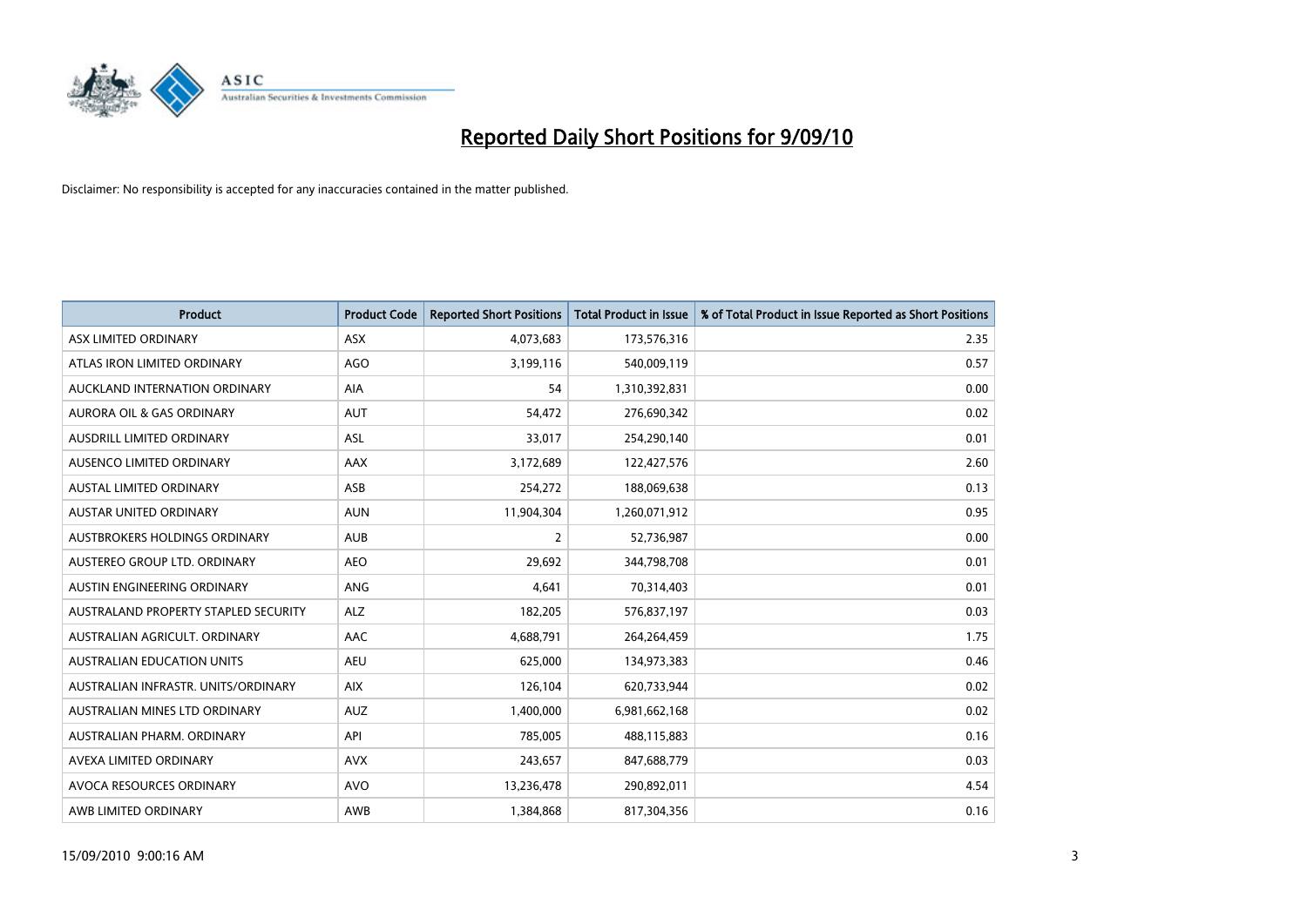

| <b>Product</b>                        | <b>Product Code</b> | <b>Reported Short Positions</b> | Total Product in Issue | % of Total Product in Issue Reported as Short Positions |
|---------------------------------------|---------------------|---------------------------------|------------------------|---------------------------------------------------------|
| AWE LIMITED ORDINARY                  | <b>AWE</b>          | 1,196,884                       | 521,871,941            | 0.24                                                    |
| AXA ASIA PACIFIC ORDINARY             | <b>AXA</b>          | 1,994,414                       | 2,067,095,545          | 0.09                                                    |
| BANK OF QUEENSLAND. ORDINARY          | <b>BOO</b>          | 440,233                         | 215,681,127            | 0.20                                                    |
| <b>BANNERMAN RESOURCES ORDINARY</b>   | <b>BMN</b>          | 691,750                         | 201,710,934            | 0.35                                                    |
| <b>BASS STRAIT OIL CO ORDINARY</b>    | <b>BAS</b>          | 1.482                           | 291,030,250            | 0.00                                                    |
| <b>BATAVIA MINING ORDINARY</b>        | <b>BTV</b>          | 2,500                           | 153,032,145            | 0.00                                                    |
| <b>BAUXITE RESOURCE LTD ORDINARY</b>  | <b>BAU</b>          | 44.797                          | 234,379,896            | 0.02                                                    |
| BEACH ENERGY LIMITED ORDINARY         | <b>BPT</b>          | 2,302,684                       | 1,092,548,972          | 0.20                                                    |
| BENDIGO AND ADELAIDE ORDINARY         | <b>BEN</b>          | 2,953,084                       | 354,523,668            | 0.81                                                    |
| BENDIGO AND ADELAIDE RESET PREFERENCE | <b>BENPB</b>        | 58,532                          | 900,000                | 6.50                                                    |
| <b>BENDIGO MINING LTD ORDINARY</b>    | <b>BDG</b>          | 14,555,534                      | 509,712,735            | 2.86                                                    |
| BERKELEY RESOURCES ORDINARY           | <b>BKY</b>          | 23,459                          | 137,590,319            | 0.01                                                    |
| <b>BHP BILLITON LIMITED ORDINARY</b>  | <b>BHP</b>          | 43,100,802                      | 3,356,081,497          | 1.24                                                    |
| <b>BILLABONG ORDINARY</b>             | <b>BBG</b>          | 4,424,237                       | 253,122,552            | 1.75                                                    |
| <b>BIOTA HOLDINGS ORDINARY</b>        | <b>BTA</b>          | 2,506,031                       | 179,878,356            | 1.38                                                    |
| <b>BISALLOY STEEL ORDINARY</b>        | <b>BIS</b>          | 84.480                          | 216,455,965            | 0.04                                                    |
| BKI INVESTMENT LTD ORDINARY           | BKI                 | 508                             | 418,566,158            | 0.00                                                    |
| <b>BLACKTHORN RESOURCES ORDINARY</b>  | <b>BTR</b>          | 35,848                          | 106,885,300            | 0.03                                                    |
| <b>BLUESCOPE STEEL LTD ORDINARY</b>   | <b>BSL</b>          | 11,333,375                      | 1,823,322,017          | 0.60                                                    |
| <b>BOART LONGYEAR ORDINARY</b>        | <b>BLY</b>          | 3,123,686                       | 461,163,412            | 0.67                                                    |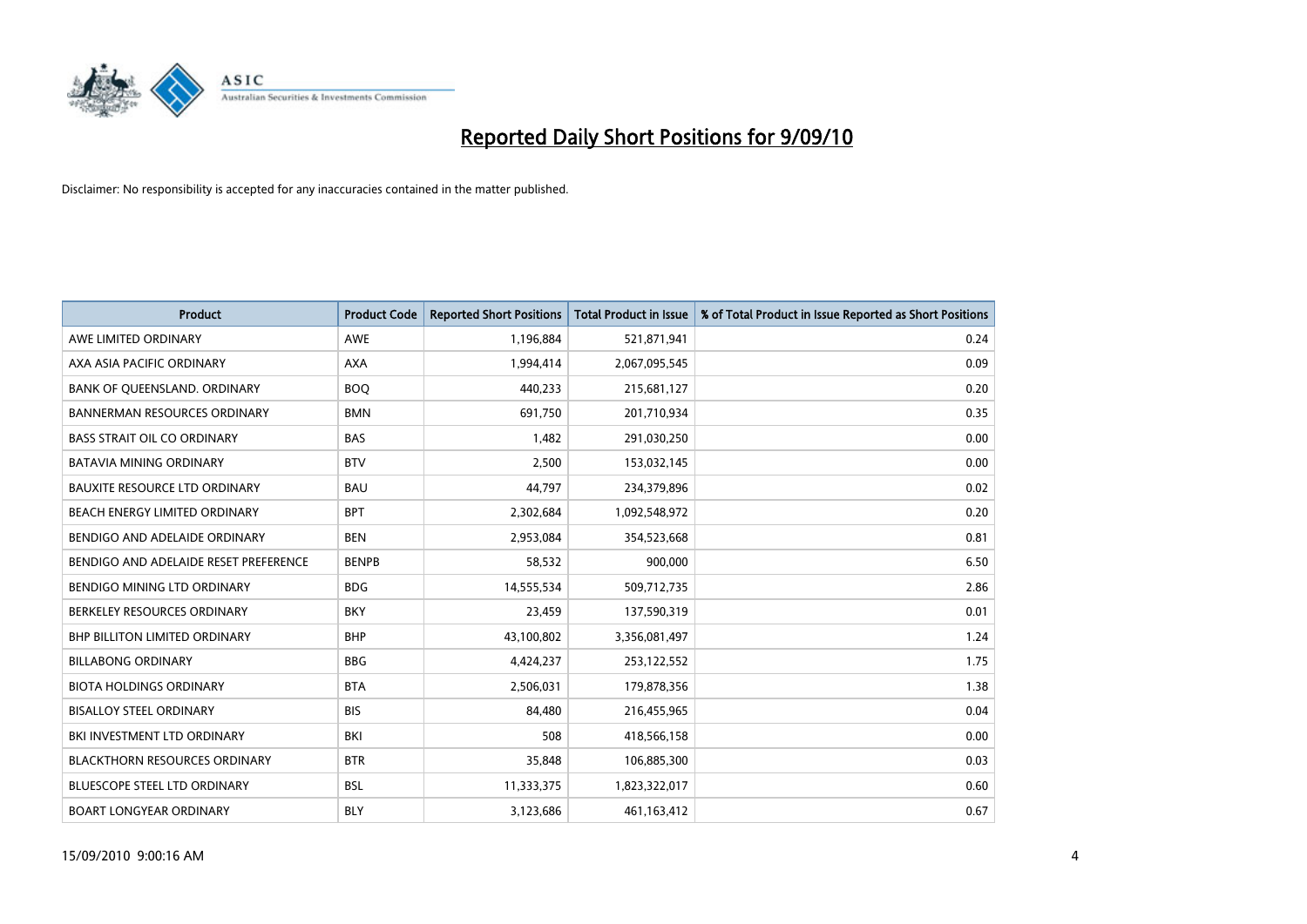

| <b>Product</b>                           | <b>Product Code</b> | <b>Reported Short Positions</b> | <b>Total Product in Issue</b> | % of Total Product in Issue Reported as Short Positions |
|------------------------------------------|---------------------|---------------------------------|-------------------------------|---------------------------------------------------------|
| <b>BOOM LOGISTICS ORDINARY</b>           | <b>BOL</b>          | 377,999                         | 460,795,156                   | 0.08                                                    |
| BORAL LIMITED. ORDINARY                  | <b>BLD</b>          | 21,771,750                      | 718,853,617                   | 3.00                                                    |
| BOTSWANA METALS LTD ORDINARY             | <b>BML</b>          | 7,000                           | 106,087,760                   | 0.01                                                    |
| <b>BOW ENERGY LIMITED ORDINARY</b>       | <b>BOW</b>          | 2,463,694                       | 280,607,187                   | 0.88                                                    |
| <b>BRADKEN LIMITED ORDINARY</b>          | <b>BKN</b>          | 555,499                         | 138,759,614                   | 0.40                                                    |
| <b>BRAMBLES LIMITED ORDINARY</b>         | <b>BXB</b>          | 5,055,744                       | 1,422,554,966                 | 0.37                                                    |
| <b>BREVILLE GROUP LTD ORDINARY</b>       | <b>BRG</b>          | 2.740                           | 129,515,322                   | 0.00                                                    |
| <b>BRICKWORKS LIMITED ORDINARY</b>       | <b>BKW</b>          | 13,900                          | 147,235,904                   | 0.01                                                    |
| <b>BROCKMAN RESOURCES ORDINARY</b>       | <b>BRM</b>          | 157,130                         | 141,588,151                   | 0.12                                                    |
| BT INVESTMENT MNGMNT ORDINARY            | <b>BTT</b>          | 543,614                         | 160,000,000                   | 0.34                                                    |
| <b>BUNNINGS WAREHOUSE ORDINARY UNITS</b> | <b>BWP</b>          | 460,798                         | 427,042,646                   | 0.11                                                    |
| <b>BURU ENERGY ORDINARY</b>              | <b>BRU</b>          | 171,612                         | 182,769,813                   | 0.09                                                    |
| CABCHARGE AUSTRALIA ORDINARY             | CAB                 | 1,494,746                       | 120,437,014                   | 1.22                                                    |
| CALTEX AUSTRALIA ORDINARY                | <b>CTX</b>          | 6,786,674                       | 270,000,000                   | 2.53                                                    |
| <b>CAMPBELL BROTHERS ORDINARY</b>        | <b>CPB</b>          | 527,277                         | 63,517,495                    | 0.83                                                    |
| CAPE LAMBERT RES LTD ORDINARY            | <b>CFE</b>          | 268,259                         | 593,166,467                   | 0.05                                                    |
| <b>CARBON ENERGY ORDINARY</b>            | <b>CNX</b>          | 525,214                         | 609,497,650                   | 0.07                                                    |
| <b>CARDNO LIMITED ORDINARY</b>           | <b>CDD</b>          | 12,795                          | 105,599,600                   | 0.01                                                    |
| CARNARVON PETROLEUM ORDINARY             | <b>CVN</b>          | 1,857,853                       | 686,759,634                   | 0.27                                                    |
| <b>CARNEGIE WAVE ENERGY ORDINARY</b>     | <b>CWE</b>          | 83.000                          | 565,237,627                   | 0.01                                                    |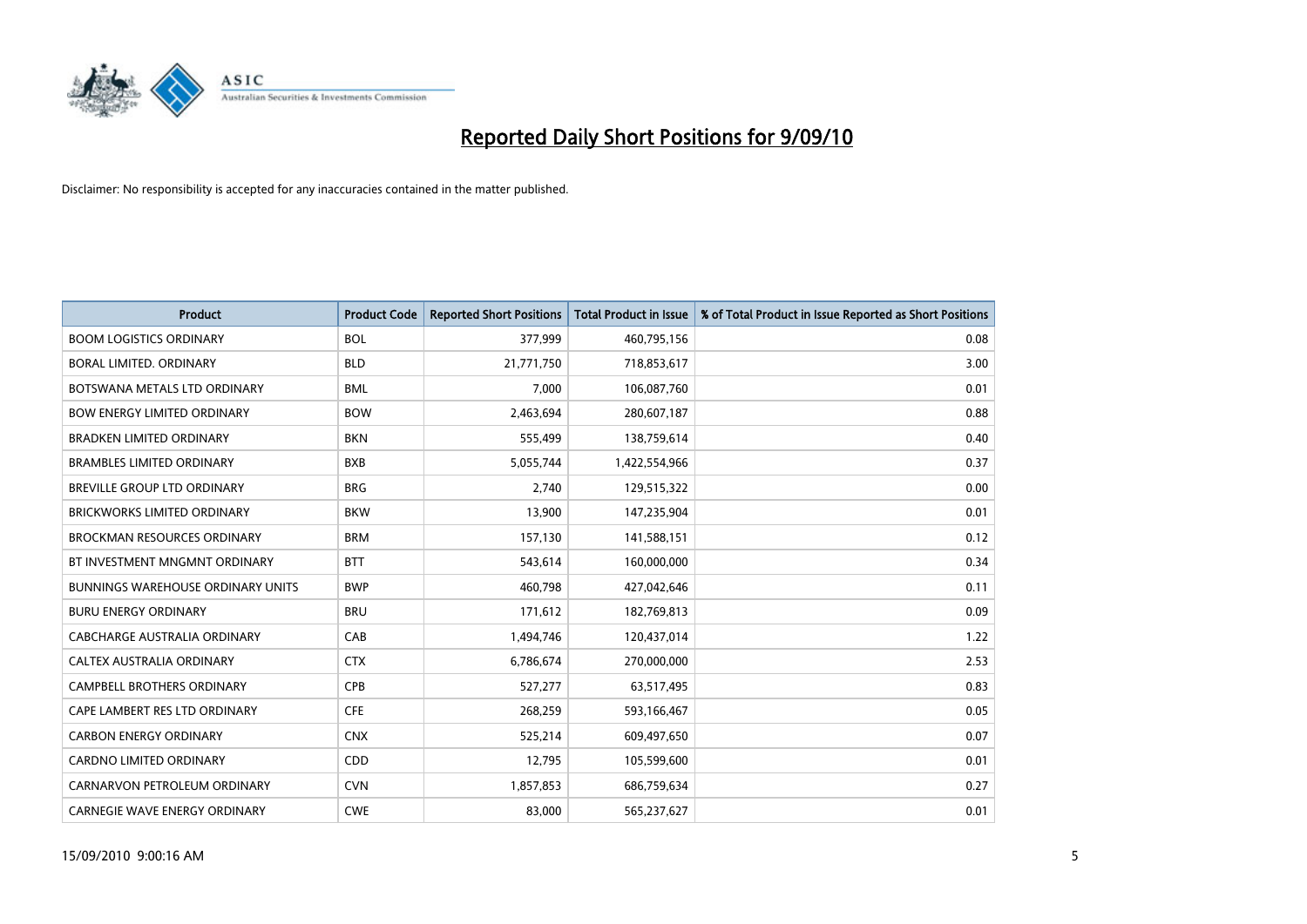

| <b>Product</b>                             | <b>Product Code</b> | <b>Reported Short Positions</b> | Total Product in Issue | % of Total Product in Issue Reported as Short Positions |
|--------------------------------------------|---------------------|---------------------------------|------------------------|---------------------------------------------------------|
| <b>CARPATHIAN RESOURCES ORDINARY</b>       | <b>CPN</b>          | 75.000                          | 265,533,501            | 0.03                                                    |
| CARPENTARIA EXP. LTD ORDINARY              | CAP                 | 9,777                           | 93,821,301             | 0.01                                                    |
| CARRICK GOLD LIMITED ORDINARY              | <b>CRK</b>          | 3,723                           | 139,000,000            | 0.00                                                    |
| CARSALES.COM LTD ORDINARY                  | <b>CRZ</b>          | 1,039,076                       | 232,490,800            | 0.45                                                    |
| CASH CONVERTERS ORD/DIV ACCESS             | CCV                 | 17,624                          | 379,761,025            | 0.00                                                    |
| <b>CASPIAN OIL &amp; GAS ORDINARY</b>      | CIG                 | 50,000                          | 1,331,500,513          | 0.00                                                    |
| CATALPA RESOURCES ORDINARY                 | CAH                 | 79,757                          | 162,750,590            | 0.05                                                    |
| <b>CEC GROUP LIMITED ORDINARY</b>          | <b>CEG</b>          | 1,750                           | 79,662,662             | 0.00                                                    |
| <b>CELLNET GROUP ORDINARY</b>              | <b>CLT</b>          | 1,342                           | 73,122,185             | 0.00                                                    |
| <b>CENTENNIAL COAL ORDINARY</b>            | <b>CEY</b>          | 2,921,196                       | 395,028,737            | 0.75                                                    |
| CENTRAL PETROLEUM ORDINARY                 | <b>CTP</b>          | 11,455                          | 907,291,115            | 0.00                                                    |
| <b>CENTRO PROPERTIES UNITS/ORD STAPLED</b> | <b>CNP</b>          | 280,179                         | 972,414,514            | 0.03                                                    |
| CENTRO RETAIL GROUP STAPLED SECURITIES     | <b>CER</b>          | 681,023                         | 2,286,399,424          | 0.03                                                    |
| <b>CERAMIC FUEL CELLS ORDINARY</b>         | CFU                 | 79,718                          | 1,125,111,376          | 0.01                                                    |
| <b>CFS RETAIL PROPERTY UNITS</b>           | <b>CFX</b>          | 60,536,196                      | 2,530,069,990          | 2.39                                                    |
| CHALLENGER DIV.PRO. STAPLED UNITS          | <b>CDI</b>          | 2,948                           | 913,426,007            | 0.00                                                    |
| CHALLENGER F.S.G.LTD ORDINARY              | CGF                 | 8,924,840                       | 499,473,232            | 1.78                                                    |
| CHANDLER MACLEOD LTD ORDINARY              | <b>CMG</b>          | 11,970                          | 421,812,960            | 0.00                                                    |
| CHARTER HALL GROUP STAPLED US PROHIBIT.    | <b>CHC</b>          | 603,920                         | 1,225,365,088          | 0.04                                                    |
| CHARTER HALL OFFICE UNIT DEF SET           | COODA               | 257.851                         | 493,313,273            | 0.05                                                    |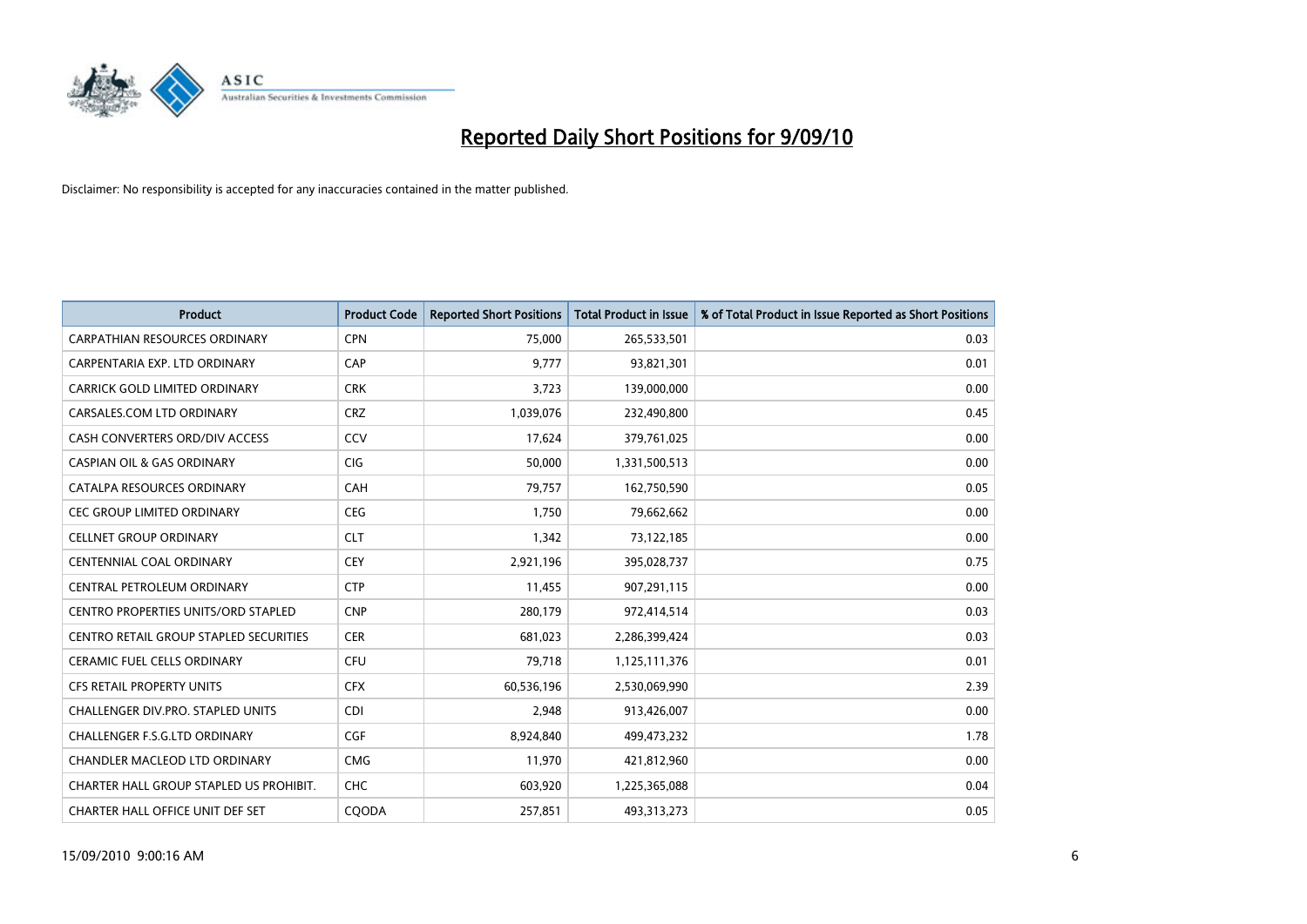

| <b>Product</b>                          | <b>Product Code</b> | <b>Reported Short Positions</b> | <b>Total Product in Issue</b> | % of Total Product in Issue Reported as Short Positions |
|-----------------------------------------|---------------------|---------------------------------|-------------------------------|---------------------------------------------------------|
| CHARTER HALL RETAIL UNIT DEF SET        | CQRDA               | 401,734                         | 305,808,140                   | 0.13                                                    |
| CHEMGENEX PHARMACEUT ORDINARY           | <b>CXS</b>          | 221,509                         | 283,348,870                   | 0.08                                                    |
| CITADEL RESOURCE GRP ORDINARY           | CGG                 | 2,337,441                       | 2,367,460,116                 | 0.09                                                    |
| CITIGOLD CORP LTD ORDINARY              | <b>CTO</b>          | 2,258,258                       | 928,565,634                   | 0.25                                                    |
| CLINUVEL PHARMACEUT, ORDINARY           | CUV                 | 41,277                          | 303,443,665                   | 0.01                                                    |
| <b>CLOUGH LIMITED ORDINARY</b>          | <b>CLO</b>          | 426,903                         | 768,806,269                   | 0.05                                                    |
| <b>COAL &amp; ALLIED ORDINARY</b>       | <b>CNA</b>          | 8.053                           | 86,584,735                    | 0.00                                                    |
| COAL OF AFRICA LTD ORDINARY             | <b>CZA</b>          | 444,068                         | 530,514,663                   | 0.09                                                    |
| COALSPUR MINES LTD ORDINARY             | <b>CPL</b>          | 211,046                         | 363,988,134                   | 0.06                                                    |
| COCA-COLA AMATIL ORDINARY               | <b>CCL</b>          | 3,657,235                       | 754,614,469                   | 0.47                                                    |
| <b>COCHLEAR LIMITED ORDINARY</b>        | COH                 | 763,084                         | 56,574,987                    | 1.32                                                    |
| <b>COCKATOO COAL ORDINARY</b>           | <b>COK</b>          | 1,099,162                       | 602,507,380                   | 0.18                                                    |
| <b>COEUR D'ALENE MINES. CDI 1:1</b>     | <b>CXC</b>          | 1,000                           | 4,427,833                     | 0.02                                                    |
| COMMONWEALTH BANK, ORDINARY             | CBA                 | 17,485,424                      | 1,548,832,074                 | 1.08                                                    |
| <b>COMMONWEALTH PROP ORDINARY UNITS</b> | <b>CPA</b>          | 20,571,256                      | 2,012,803,230                 | 1.00                                                    |
| <b>COMPASS RESOURCES ORDINARY</b>       | <b>CMR</b>          | 101,480                         | 147,402,920                   | 0.07                                                    |
| <b>COMPUTERSHARE LTD ORDINARY</b>       | <b>CPU</b>          | 3,864,334                       | 555,664,059                   | 0.68                                                    |
| CONNECTEAST GROUP STAPLED               | CEU                 | 16,373,858                      | 3,940,145,951                 | 0.42                                                    |
| CONQUEST MINING ORDINARY                | <b>COT</b>          | 5,197,652                       | 353,151,103                   | 1.47                                                    |
| CONSOLIDATED MEDIA, ORDINARY            | <b>CMI</b>          | 3,136,565                       | 596,758,471                   | 0.53                                                    |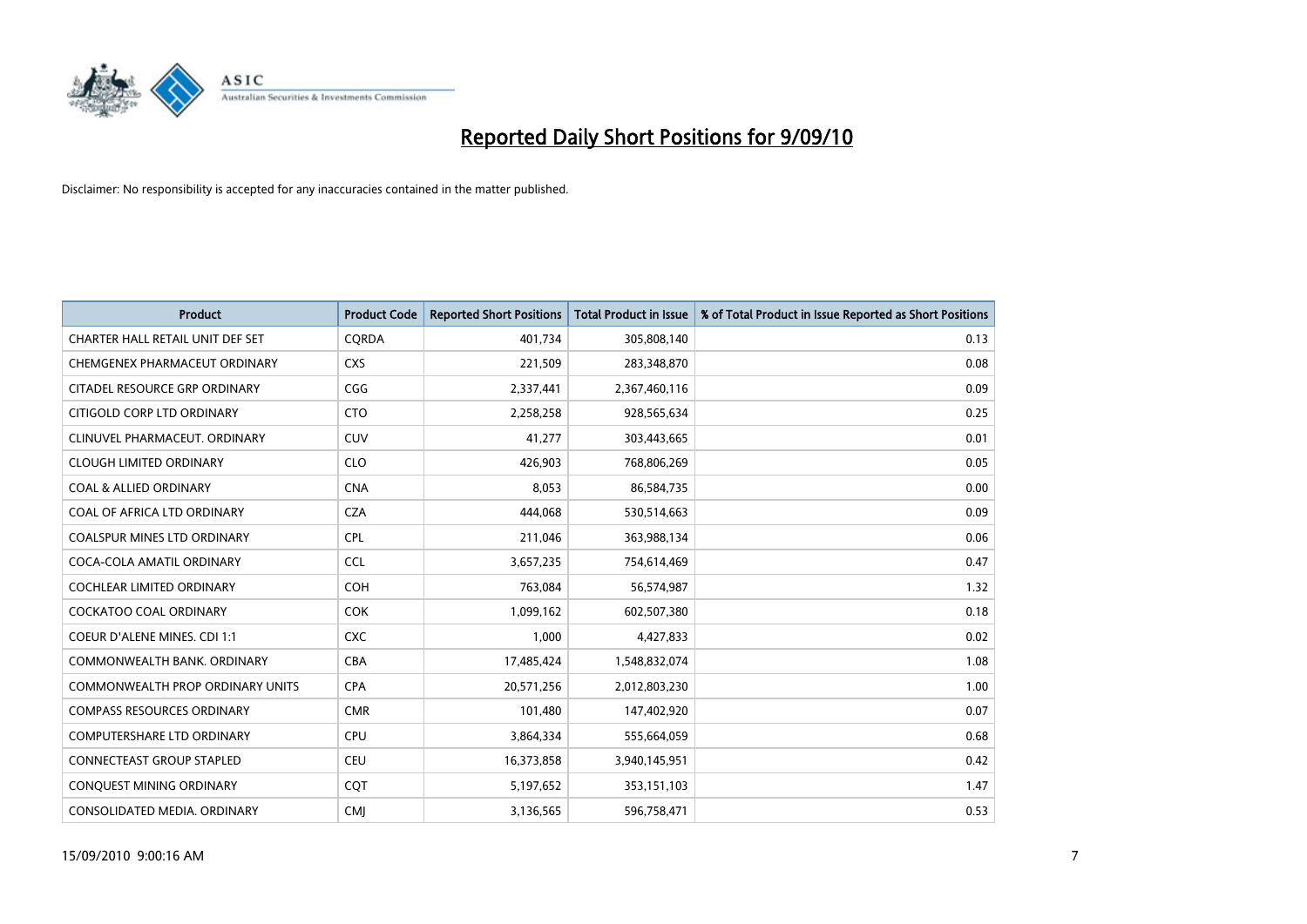

| <b>Product</b>                           | <b>Product Code</b> | <b>Reported Short Positions</b> | <b>Total Product in Issue</b> | % of Total Product in Issue Reported as Short Positions |
|------------------------------------------|---------------------|---------------------------------|-------------------------------|---------------------------------------------------------|
| <b>CONTANGO MICROCAP ORDINARY</b>        | <b>CTN</b>          | 7,500                           | 150,088,688                   | 0.00                                                    |
| <b>COOPER ENERGY LTD ORDINARY</b>        | <b>COE</b>          | 54,702                          | 292,576,001                   | 0.02                                                    |
| <b>COPPER STRIKE LTD ORDINARY</b>        | <b>CSE</b>          | 714                             | 116,455,571                   | 0.00                                                    |
| COUNT FINANCIAL ORDINARY                 | COU                 | 1,382,550                       | 260,258,799                   | 0.53                                                    |
| <b>CRANE GROUP LIMITED ORDINARY</b>      | <b>CRG</b>          | 3,570,490                       | 78,286,427                    | 4.54                                                    |
| <b>CROMWELL GROUP STAPLED SECURITIES</b> | <b>CMW</b>          | 110,599                         | 901,468,478                   | 0.01                                                    |
| <b>CROWN LIMITED ORDINARY</b>            | <b>CWN</b>          | 4,835,283                       | 753,555,290                   | 0.64                                                    |
| <b>CSG LIMITED ORDINARY</b>              | CSV                 | 276,830                         | 243,104,695                   | 0.12                                                    |
| <b>CSL LIMITED ORDINARY</b>              | <b>CSL</b>          | 12,951,478                      | 549,869,904                   | 2.34                                                    |
| <b>CSR LIMITED ORDINARY</b>              | <b>CSR</b>          | 3,679,729                       | 1,517,907,314                 | 0.24                                                    |
| <b>CUDECO LIMITED ORDINARY</b>           | CDU                 | 598,820                         | 136,065,740                   | 0.44                                                    |
| <b>CUSTOMERS LIMITED ORDINARY</b>        | <b>CUS</b>          | 128,696                         | 135,521,531                   | 0.10                                                    |
| DART ENERGY LTD ORDINARY                 | <b>DTE</b>          | 1,135,533                       | 419,748,184                   | 0.27                                                    |
| DAVID JONES LIMITED ORDINARY             | <b>DJS</b>          | 16,775,594                      | 510,945,759                   | 3.27                                                    |
| DECMIL GROUP LIMITED ORDINARY            | <b>DCG</b>          | 17,397                          | 123,754,568                   | 0.01                                                    |
| DEEP YELLOW LIMITED ORDINARY             | <b>DYL</b>          | 1,671,407                       | 1,125,814,458                 | 0.14                                                    |
| DEVINE LIMITED ORDINARY                  | <b>DVN</b>          | 1,000                           | 634,918,223                   | 0.00                                                    |
| DEXUS PROPERTY GROUP STAPLED UNITS       | <b>DXS</b>          | 16,515,994                      | 4,839,024,176                 | 0.33                                                    |
| DOMINION MINING ORDINARY                 | <b>DOM</b>          | 368,162                         | 103,327,059                   | 0.35                                                    |
| DOMINO PIZZA ENTERPR ORDINARY            | <b>DMP</b>          | $\overline{2}$                  | 68,407,674                    | 0.00                                                    |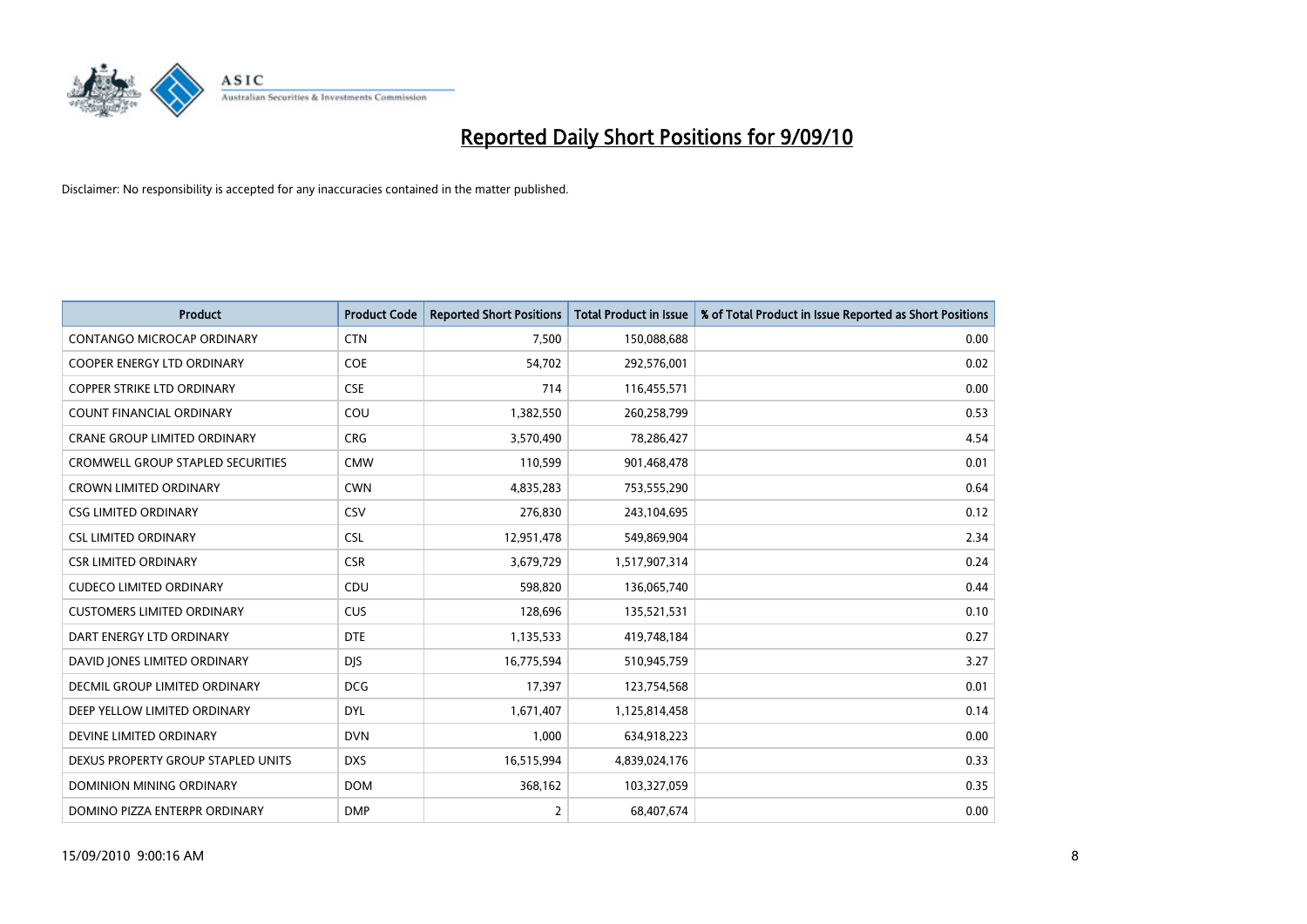

| <b>Product</b>                            | <b>Product Code</b> | <b>Reported Short Positions</b> | <b>Total Product in Issue</b> | % of Total Product in Issue Reported as Short Positions |
|-------------------------------------------|---------------------|---------------------------------|-------------------------------|---------------------------------------------------------|
| DOWNER EDI LIMITED ORDINARY               | <b>DOW</b>          | 2,041,190                       | 338,466,351                   | 0.62                                                    |
| DUET GROUP STAPLED US PROHIBIT.           | <b>DUE</b>          | 684,263                         | 887,304,690                   | 0.07                                                    |
| <b>DULUXGROUP LIMITED ORDINARY</b>        | <b>DLX</b>          | 79.894                          | 366,945,710                   | 0.02                                                    |
| EASTERN STAR GAS ORDINARY                 | <b>ESG</b>          | 4,131,888                       | 991,272,041                   | 0.41                                                    |
| EDT RETAIL TRUST UNITS                    | <b>EDT</b>          | 99,457                          | 4,700,290,868                 | 0.00                                                    |
| <b>ELDERS LIMITED ORDINARY</b>            | <b>ELD</b>          | 15,585,050                      | 448,598,480                   | 3.47                                                    |
| ELDORADO GOLD CORP CDI 1:1                | EAU                 | 21,915                          | 22,388,646                    | 0.10                                                    |
| ELIXIR PETROLEUM LTD ORDINARY             | <b>EXR</b>          | 324,400                         | 188,988,472                   | 0.17                                                    |
| <b>EMECO HOLDINGS ORDINARY</b>            | <b>EHL</b>          | 1,117,959                       | 631,237,586                   | 0.18                                                    |
| <b>ENERGY RESOURCES ORDINARY 'A'</b>      | <b>ERA</b>          | 386,249                         | 190,737,934                   | 0.20                                                    |
| <b>ENERGY WORLD CORPOR. ORDINARY</b>      | <b>EWC</b>          | 6,728,546                       | 1,561,166,672                 | 0.43                                                    |
| <b>ENTEK ENERGY LTD ORDINARY</b>          | <b>ETE</b>          | 489,903                         | 225,192,535                   | 0.22                                                    |
| <b>ENTELLECT SOLUTIONS ORDINARY</b>       | <b>ESN</b>          | 464,050                         | 1,740,334,200                 | 0.03                                                    |
| <b>ENVESTRA LIMITED ORDINARY</b>          | <b>ENV</b>          | 1,472,925                       | 1,386,827,962                 | 0.11                                                    |
| EQUINOX MINERALS LTD CHESS DEPOSITARY INT | EQN                 | 5,966,114                       | 707,818,211                   | 0.84                                                    |
| EVEREST FINANCIAL ORDINARY                | <b>EFG</b>          | 4,300                           | 251,442,316                   | 0.00                                                    |
| EXTRACT RESOURCES ORDINARY                | <b>EXT</b>          | 1,698,024                       | 243,302,298                   | 0.69                                                    |
| FAIRFAX MEDIA LTD ORDINARY                | <b>FXI</b>          | 273,596,711                     | 2,351,955,725                 | 11.62                                                   |
| <b>FANTASTIC HOLDINGS ORDINARY</b>        | <b>FAN</b>          | 4,817                           | 102,669,351                   | 0.00                                                    |
| FERRAUS LIMITED ORDINARY                  | <b>FRS</b>          | 10,743                          | 202,695,137                   | 0.01                                                    |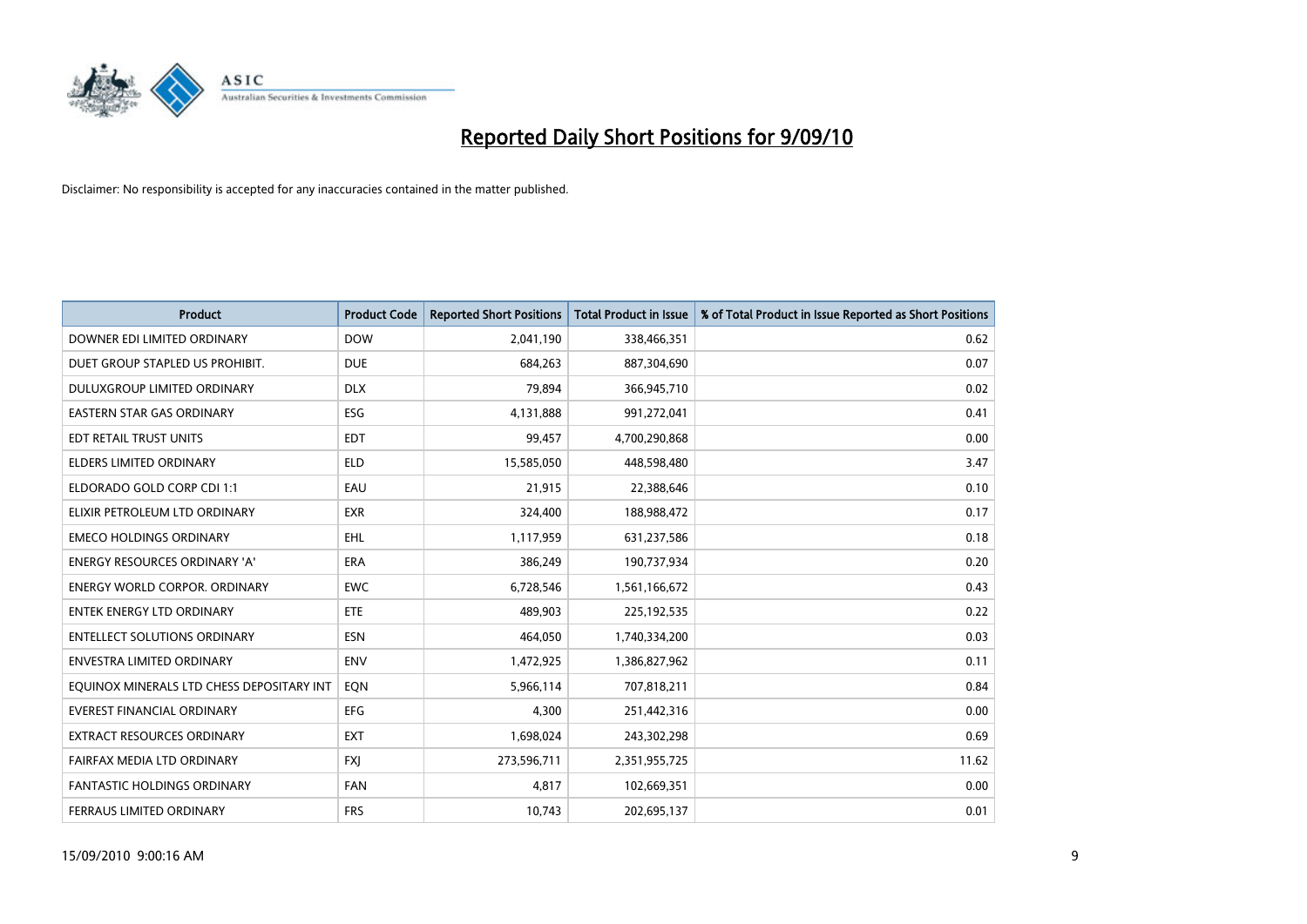

| <b>Product</b>                        | <b>Product Code</b> | <b>Reported Short Positions</b> | <b>Total Product in Issue</b> | % of Total Product in Issue Reported as Short Positions |
|---------------------------------------|---------------------|---------------------------------|-------------------------------|---------------------------------------------------------|
| FISHER & PAYKEL APP. ORDINARY         | <b>FPA</b>          | 9,637,552                       | 724,235,162                   | 1.32                                                    |
| FISHER & PAYKEL H. ORDINARY           | <b>FPH</b>          | 1,861,966                       | 517,418,502                   | 0.36                                                    |
| FKP PROPERTY GROUP STAPLED SECURITIES | <b>FKP</b>          | 5,315,702                       | 1,166,821,398                 | 0.46                                                    |
| FLEETWOOD CORP ORDINARY               | <b>FWD</b>          | 92,132                          | 56,669,099                    | 0.16                                                    |
| FLETCHER BUILDING ORDINARY            | <b>FBU</b>          | 507,721                         | 611,250,393                   | 0.08                                                    |
| FLEXIGROUP LIMITED ORDINARY           | <b>FXL</b>          | 107,806                         | 270,818,164                   | 0.04                                                    |
| <b>FLIGHT CENTRE ORDINARY</b>         | <b>FLT</b>          | 2,684,239                       | 99,784,513                    | 2.70                                                    |
| FLINDERS MINES LTD ORDINARY           | <b>FMS</b>          | 20,659,883                      | 1,820,149,571                 | 1.14                                                    |
| FOCUS MINERALS LTD ORDINARY           | <b>FML</b>          | 100,000                         | 2,865,543,210                 | 0.00                                                    |
| FORTE ENERGY NL ORDINARY              | <b>FTE</b>          | 2,658,986                       | 580,658,031                   | 0.46                                                    |
| FORTESCUE METALS GRP ORDINARY         | <b>FMG</b>          | 30,327,642                      | 3,107,448,900                 | 0.94                                                    |
| <b>FOSTER'S GROUP ORDINARY</b>        | FGL                 | 5,537,399                       | 1,930,446,283                 | 0.27                                                    |
| FTD CORPORATION ORDINARY              | <b>FTD</b>          | 8,088                           | 100,421,069                   | 0.01                                                    |
| <b>FUNTASTIC LIMITED ORDINARY</b>     | <b>FUN</b>          | 322,528                         | 340,997,682                   | 0.09                                                    |
| <b>G.U.D. HOLDINGS ORDINARY</b>       | GUD                 | 168,314                         | 67,703,709                    | 0.25                                                    |
| <b>GEODYNAMICS LIMITED ORDINARY</b>   | GDY                 | 320,948                         | 292,840,219                   | 0.11                                                    |
| <b>GINDALBIE METALS LTD ORDINARY</b>  | <b>GBG</b>          | 9,478,935                       | 849,478,099                   | 1.10                                                    |
| <b>GIRALIA RESOURCES NL ORDINARY</b>  | <b>GIR</b>          | 315,032                         | 178,360,170                   | 0.17                                                    |
| <b>GLOBAL MINING ORDINARY</b>         | <b>GMI</b>          | 8,951                           | 194,070,347                   | 0.00                                                    |
| <b>GLOUCESTER COAL ORDINARY</b>       | GCL                 | 266,952                         | 81,962,133                    | 0.33                                                    |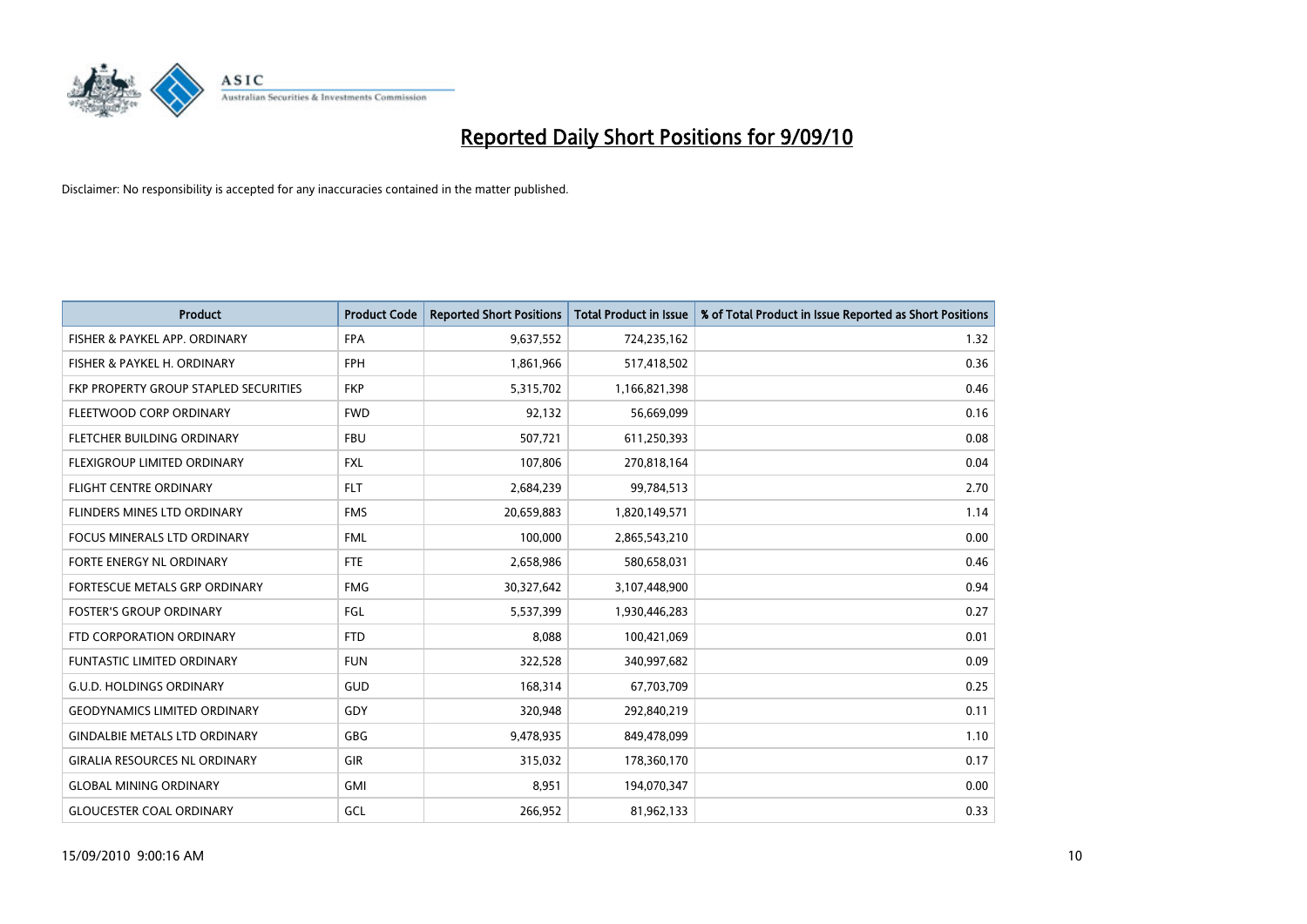

| <b>Product</b>                                   | <b>Product Code</b> | <b>Reported Short Positions</b> | Total Product in Issue | % of Total Product in Issue Reported as Short Positions |
|--------------------------------------------------|---------------------|---------------------------------|------------------------|---------------------------------------------------------|
| <b>GLOUCESTER COAL ORDINARY EX OFFER</b>         | <b>GCLN</b>         |                                 | 47,674,118             | 0.00                                                    |
| <b>GME RESOURCES LTD ORDINARY</b>                | <b>GME</b>          | 800                             | 302,352,750            | 0.00                                                    |
| <b>GOLDEN GATE PETROL ORDINARY</b>               | GGP                 | 11,538                          | 975,826,623            | 0.00                                                    |
| <b>GOLDEN WEST RESOURCE ORDINARY</b>             | <b>GWR</b>          | 1,617                           | 164,606,127            | 0.00                                                    |
| <b>GOODMAN FIELDER, ORDINARY</b>                 | <b>GFF</b>          | 12,106,751                      | 1,380,386,438          | 0.91                                                    |
| <b>GOODMAN GROUP STAPLED US PROHIBIT.</b>        | <b>GMG</b>          | 7,637,342                       | 6,369,751,394          | 0.12                                                    |
| <b>GPT GROUP STAPLED SEC.</b>                    | <b>GPT</b>          | 12,971,850                      | 1,855,529,431          | 0.69                                                    |
| <b>GRAINCORP LIMITED A CLASS ORDINARY</b>        | <b>GNC</b>          | 1,609,753                       | 198,318,900            | 0.82                                                    |
| <b>GRANGE RESOURCES. ORDINARY</b>                | <b>GRR</b>          | 1,478,000                       | 1,152,077,403          | 0.13                                                    |
| <b>GREENLAND MIN EN LTD ORDINARY</b>             | GGG                 | 42,900                          | 249,905,308            | 0.02                                                    |
| <b>GRYPHON MINERALS LTD ORDINARY</b>             | GRY                 | 16,500                          | 248,225,371            | 0.01                                                    |
| <b>GUINNESS PEAT GROUP. CHESS DEPOSITARY INT</b> | <b>GPG</b>          | 55                              | 294,780,387            | 0.00                                                    |
| <b>GUNNS LIMITED ORDINARY</b>                    | <b>GNS</b>          | 13,189,465                      | 806,734,892            | 1.65                                                    |
| <b>GWA INTERNATIONAL ORDINARY</b>                | <b>GWT</b>          | 3,788,511                       | 301,102,514            | 1.27                                                    |
| <b>HARVEY NORMAN ORDINARY</b>                    | <b>HVN</b>          | 30,759,721                      | 1,062,316,784          | 2.86                                                    |
| HASTIE GROUP LIMITED ORDINARY                    | <b>HST</b>          | 54,064                          | 239,716,924            | 0.02                                                    |
| HASTINGS DIVERSIFIED STAPLED SECURITY            | <b>HDF</b>          | 124,123                         | 513,336,482            | 0.02                                                    |
| <b>HEALTHSCOPE LIMITED ORDINARY</b>              | <b>HSP</b>          | 815,535                         | 317,335,186            | 0.26                                                    |
| <b>HEARTWARE INT INC CDI 35:1</b>                | <b>HIN</b>          | 272,008                         | 72,583,000             | 0.37                                                    |
| <b>HENDERSON GROUP CDI 1:1</b>                   | <b>HGG</b>          | 8,546,393                       | 566,751,863            | 1.51                                                    |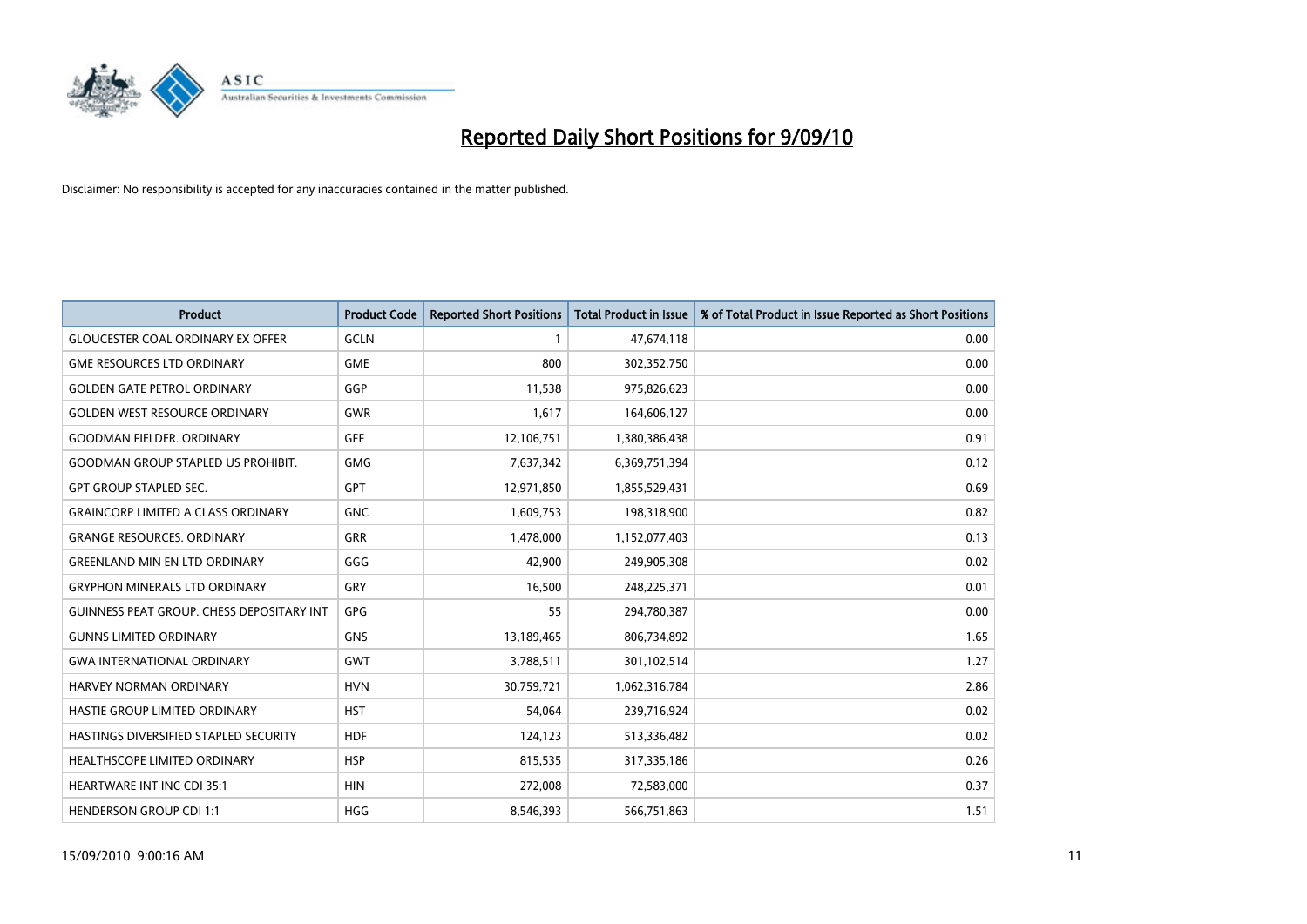

| <b>Product</b>                           | <b>Product Code</b> | <b>Reported Short Positions</b> | <b>Total Product in Issue</b> | % of Total Product in Issue Reported as Short Positions |
|------------------------------------------|---------------------|---------------------------------|-------------------------------|---------------------------------------------------------|
| HFA HOLDINGS LIMITED ORDINARY            | <b>HFA</b>          | 1,820,937                       | 469,330,170                   | 0.38                                                    |
| <b>HIGHLANDS PACIFIC ORDINARY</b>        | <b>HIG</b>          | 2,382,826                       | 683,062,148                   | 0.35                                                    |
| HILLS INDUSTRIES LTD ORDINARY            | <b>HIL</b>          | 2,064,349                       | 248,219,660                   | 0.83                                                    |
| HORIZON OIL LIMITED ORDINARY             | <b>HZN</b>          | 2,786,071                       | 1,128,811,515                 | 0.24                                                    |
| HUNNU COAL LIMITED ORDINARY              | <b>HUN</b>          | 491                             | 109,600,002                   | 0.00                                                    |
| <b>ICON ENERGY LIMITED ORDINARY</b>      | <b>ICN</b>          | 921,010                         | 439,801,394                   | 0.22                                                    |
| <b>IINET LIMITED ORDINARY</b>            | <b>IIN</b>          | 1,064,738                       | 151,948,119                   | 0.70                                                    |
| <b>ILUKA RESOURCES ORDINARY</b>          | <b>ILU</b>          | 7,463,097                       | 418,700,517                   | 1.79                                                    |
| IMF (AUSTRALIA) LTD ORDINARY             | <b>IMF</b>          | 335,697                         | 122,496,819                   | 0.27                                                    |
| <b>IMX RESOURCES LTD ORDINARY</b>        | <b>IXR</b>          | 20,000                          | 260,252,803                   | 0.01                                                    |
| <b>INCITEC PIVOT ORDINARY</b>            | IPL                 | 5,827,696                       | 1,628,730,107                 | 0.35                                                    |
| <b>INDAGO RESOURCES LTD ORDINARY</b>     | <b>IDG</b>          | 8,179                           | 87,764,795                    | 0.01                                                    |
| <b>INDEPENDENCE GROUP ORDINARY</b>       | <b>IGO</b>          | 162,989                         | 113,813,539                   | 0.14                                                    |
| <b>INDOPHIL RESOURCES ORDINARY</b>       | <b>IRN</b>          | 332,329                         | 423,428,803                   | 0.07                                                    |
| <b>INDUSTREA LIMITED ORDINARY</b>        | IDL                 | 1,173,734                       | 956,668,877                   | 0.12                                                    |
| <b>INFIGEN ENERGY STAPLED SECURITIES</b> | <b>IFN</b>          | 6,749,635                       | 760,374,428                   | 0.87                                                    |
| ING INDUSTRIAL FUND UNITS                | <b>IIF</b>          | 10,270,531                      | 2,592,249,647                 | 0.39                                                    |
| ING OFFICE FUND STAPLED SECURITIES       | <b>IOF</b>          | 1,729,319                       | 2,729,071,212                 | 0.07                                                    |
| ING RE COM GROUP STAPLED SECURITIES      | <b>ILF</b>          | 9,075                           | 441,029,194                   | 0.00                                                    |
| <b>INSURANCE AUSTRALIA ORDINARY</b>      | <b>IAG</b>          | 2,273,069                       | 2.078.994.021                 | 0.11                                                    |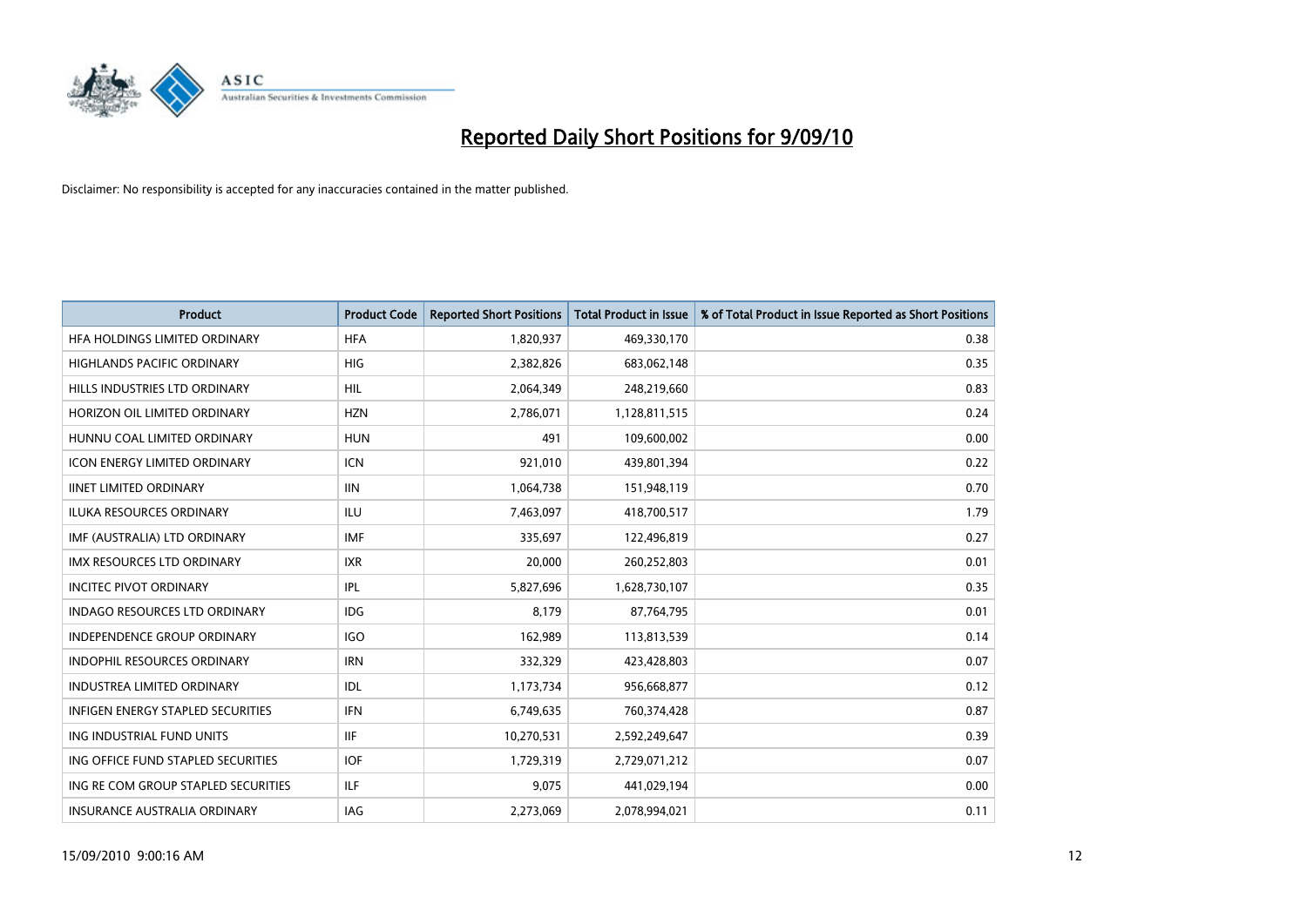

| <b>Product</b>                                  | <b>Product Code</b> | <b>Reported Short Positions</b> | <b>Total Product in Issue</b> | % of Total Product in Issue Reported as Short Positions |
|-------------------------------------------------|---------------------|---------------------------------|-------------------------------|---------------------------------------------------------|
| <b>INTEGRA MINING LTD, ORDINARY</b>             | <b>IGR</b>          | 1,546,596                       | 755,792,394                   | 0.20                                                    |
| INTOLL GROUP STAPLED SECURITIES                 | <b>ITO</b>          | 7,095,021                       | 2,261,732,048                 | 0.31                                                    |
| <b>INTREPID MINES ORDINARY</b>                  | <b>IAU</b>          | 532,670                         | 430,497,013                   | 0.12                                                    |
| <b>INVOCARE LIMITED ORDINARY</b>                | <b>IVC</b>          | 955,200                         | 102,069,091                   | 0.95                                                    |
| <b>ION LIMITED ORDINARY</b>                     | <b>ION</b>          | 164,453                         | 256,365,105                   | 0.06                                                    |
| <b>IOOF HOLDINGS LTD ORDINARY</b>               | IFL.                | 4,849,358                       | 229,794,395                   | 2.11                                                    |
| <b>IRESS MARKET TECH. ORDINARY</b>              | <b>IRE</b>          | 1,959,725                       | 126,018,142                   | 1.55                                                    |
| <b>IRON ORE HOLDINGS ORDINARY</b>               | <b>IOH</b>          | 46.361                          | 135,381,616                   | 0.03                                                    |
| ISHARES MSCI EAFE CDI 1:1                       | <b>IVE</b>          | 78,119                          | 590,400,000                   | 0.01                                                    |
| ISHARES MSCI EM MKTS CDI 1:1                    | <b>IEM</b>          | 60,079                          | 425,700,000                   | 0.01                                                    |
| <b>ISOFT GROUP LIMITED ORDINARY</b>             | <b>ISF</b>          | 19,106,176                      | 1,066,683,511                 | 1.81                                                    |
| <b>IVANHOE AUSTRALIA ORDINARY</b>               | <b>IVA</b>          | 1,700,001                       | 407,725,785                   | 0.42                                                    |
| <b>JABIRU METALS LTD ORDINARY</b>               | <b>JML</b>          | 469,704                         | 552,619,180                   | 0.08                                                    |
| <b>JAMES HARDIE INDUST CHESS DEPOSITARY INT</b> | <b>IHX</b>          | 12,007,168                      | 435,438,790                   | 2.76                                                    |
| <b>JAMESON RESOURCES ORDINARY</b>               | <b>JAL</b>          | 1,600,000                       | 63,885,910                    | 2.50                                                    |
| <b>JB HI-FI LIMITED ORDINARY</b>                | <b>IBH</b>          | 6,408,957                       | 109,147,279                   | 5.86                                                    |
| <b>KAGARA LTD ORDINARY</b>                      | KZL                 | 4,592,497                       | 707,789,717                   | 0.64                                                    |
| KAROON GAS AUSTRALIA ORDINARY                   | <b>KAR</b>          | 336,877                         | 177,546,198                   | 0.18                                                    |
| KATHMANDU HOLD LTD ORDINARY                     | <b>KMD</b>          | 446.058                         | 200,000,000                   | 0.22                                                    |
| <b>KEYBRIDGE CAPITAL ORDINARY</b>               | <b>KBC</b>          | 5.999                           | 172,070,564                   | 0.00                                                    |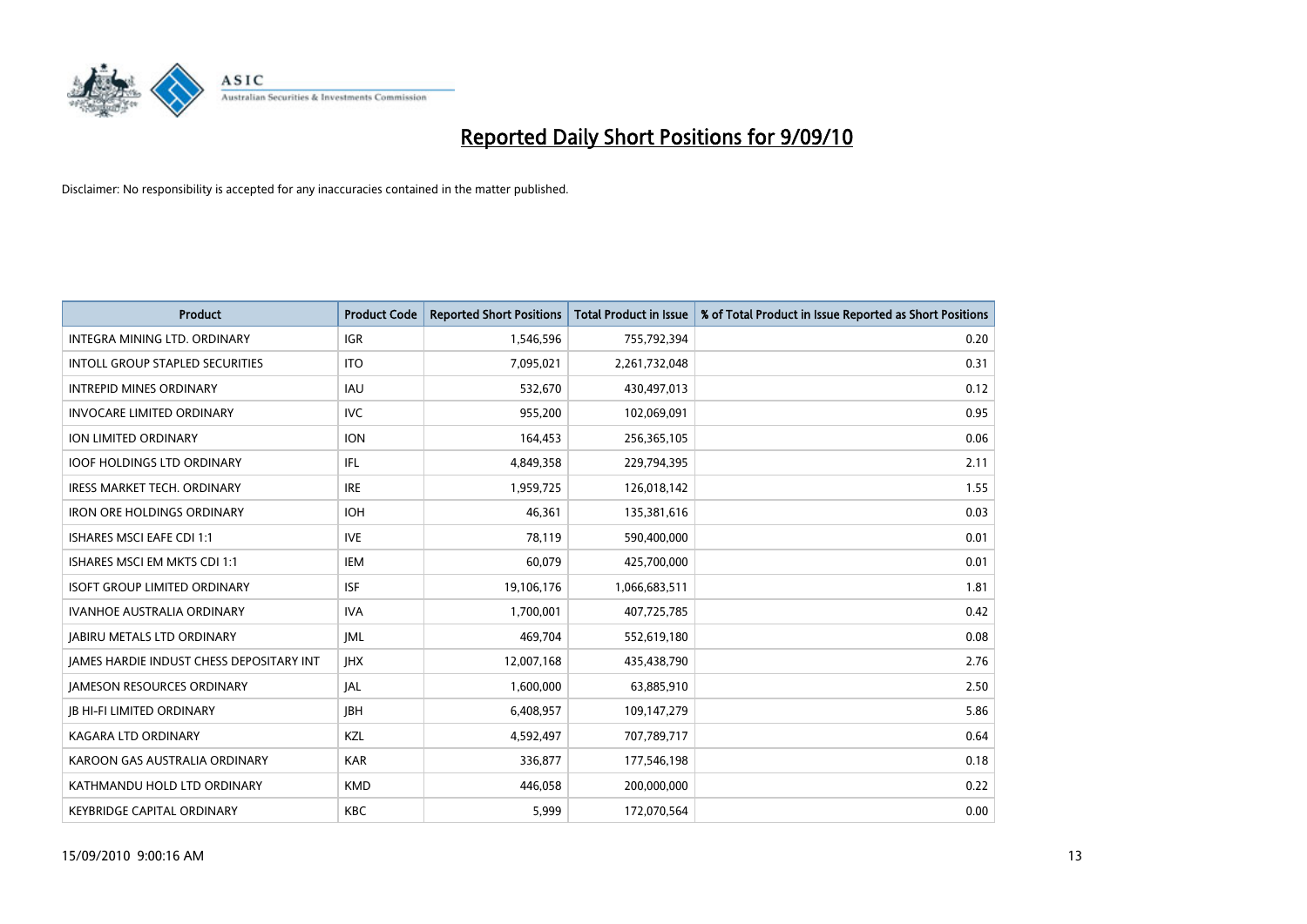

| <b>Product</b>                        | <b>Product Code</b> | <b>Reported Short Positions</b> | <b>Total Product in Issue</b> | % of Total Product in Issue Reported as Short Positions |
|---------------------------------------|---------------------|---------------------------------|-------------------------------|---------------------------------------------------------|
| KIMBERLEY METALS LTD ORDINARY         | <b>KBL</b>          | 2.609                           | 94,490,816                    | 0.00                                                    |
| KINGSGATE CONSOLID. ORDINARY          | <b>KCN</b>          | 363,836                         | 100,749,116                   | 0.35                                                    |
| LEIGHTON HOLDINGS ORDINARY            | LEI                 | 2,970,431                       | 300,747,299                   | 0.99                                                    |
| LEND LEASE GROUP UNIT/ORD STAPLED     | LLC                 | 677,764                         | 565,558,754                   | 0.12                                                    |
| LIHIR GOLD LIMITED. ORDINARY          | LGL                 | 563,687                         | 2,368,729,935                 | 0.02                                                    |
| LINC ENERGY LTD ORDINARY              | <b>LNC</b>          | 1,337,726                       | 496,426,738                   | 0.28                                                    |
| LYNAS CORPORATION ORDINARY            | <b>LYC</b>          | 14,484,621                      | 1,656,949,093                 | 0.86                                                    |
| MAC SERVICES (THE) ORDINARY           | <b>MSL</b>          | 32.700                          | 165,966,692                   | 0.02                                                    |
| MACARTHUR COAL ORDINARY               | <b>MCC</b>          | 943,216                         | 292,483,075                   | 0.32                                                    |
| <b>MACMAHON HOLDINGS ORDINARY</b>     | <b>MAH</b>          | 7,700,324                       | 733,711,705                   | 1.06                                                    |
| MACQ ATLAS ROADS GRP ORDINARY STAPLED | <b>MOA</b>          | 1,379,585                       | 452,345,907                   | 0.31                                                    |
| MACQUARIE GROUP LTD ORDINARY          | <b>MOG</b>          | 5,542,555                       | 345,601,301                   | 1.61                                                    |
| <b>MANTRA RESOURCES ORDINARY</b>      | <b>MRU</b>          | 7,400                           | 130,229,188                   | 0.01                                                    |
| MAP GROUP STAPLED US PROHIBIT.        | <b>MAP</b>          | 2,496,798                       | 1,861,210,782                 | 0.12                                                    |
| <b>MARION ENERGY ORDINARY</b>         | <b>MAE</b>          | 374.994                         | 429,822,043                   | 0.09                                                    |
| MCMILLAN SHAKESPEARE ORDINARY         | <b>MMS</b>          | 175,000                         | 67,677,977                    | 0.26                                                    |
| MCPHERSON'S LTD ORDINARY              | <b>MCP</b>          | 5,670                           | 71,651,758                    | 0.01                                                    |
| MEDUSA MINING LTD ORDINARY            | <b>MML</b>          | 58,416                          | 187,584,911                   | 0.03                                                    |
| MELBOURNE IT LIMITED ORDINARY         | <b>MLB</b>          | 152,743                         | 79,572,767                    | 0.19                                                    |
| MEO AUSTRALIA LTD ORDINARY            | <b>MEO</b>          | 564,170                         | 477,220,955                   | 0.12                                                    |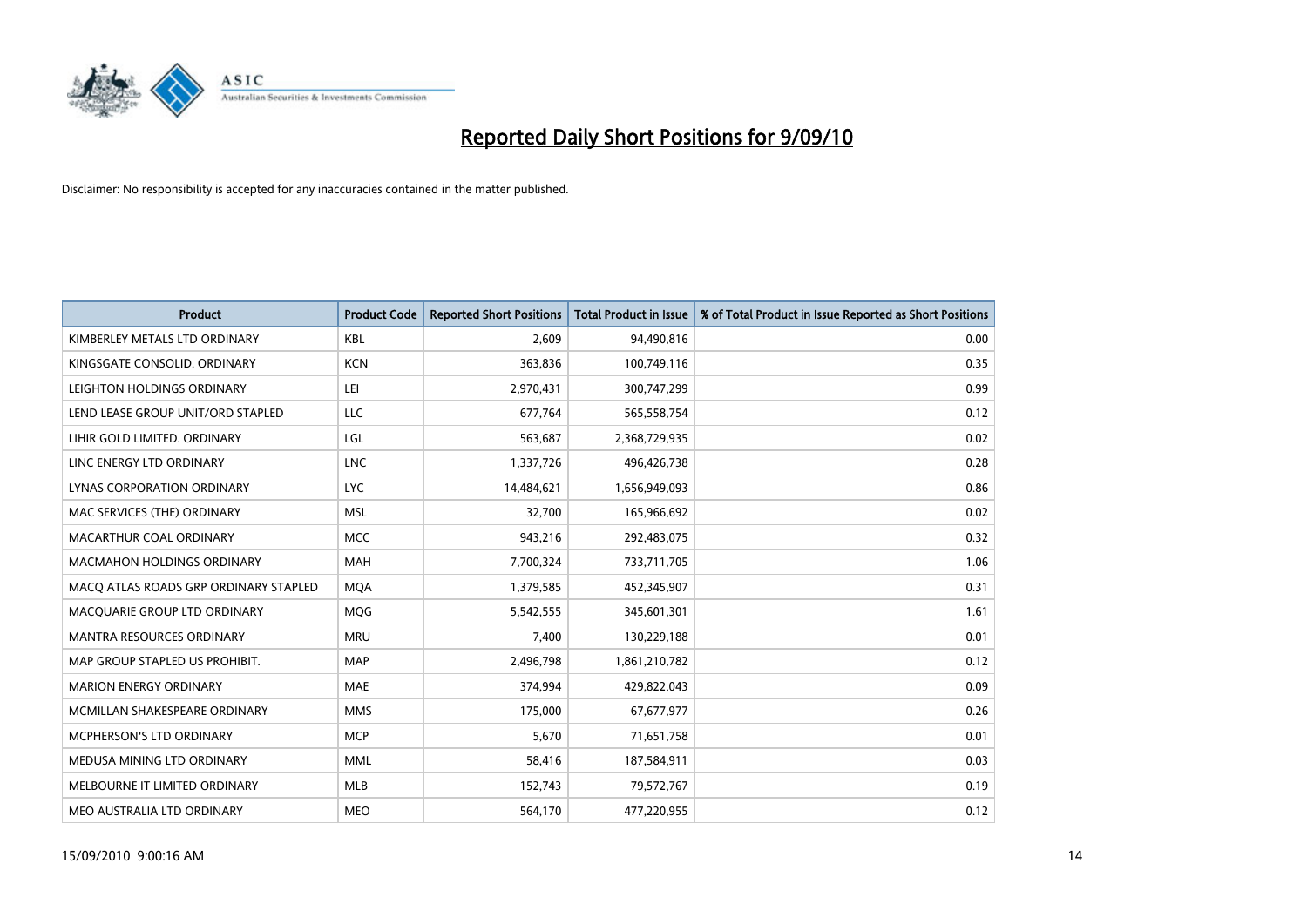

| <b>Product</b>                     | <b>Product Code</b> | <b>Reported Short Positions</b> | <b>Total Product in Issue</b> | % of Total Product in Issue Reported as Short Positions |
|------------------------------------|---------------------|---------------------------------|-------------------------------|---------------------------------------------------------|
| <b>MERMAID MARINE ORDINARY</b>     | <b>MRM</b>          | 195,469                         | 186,884,825                   | 0.12                                                    |
| METALS X LIMITED ORDINARY          | <b>MLX</b>          | 326,940                         | 1,365,661,782                 | 0.03                                                    |
| METCASH LIMITED ORDINARY           | <b>MTS</b>          | 16,416,036                      | 767,055,221                   | 2.12                                                    |
| METGASCO LIMITED ORDINARY          | <b>MEL</b>          | 235,435                         | 250,803,468                   | 0.09                                                    |
| MICLYN EXP OFFSHR ORDINARY         | <b>MIO</b>          | 223,979                         | 271,700,000                   | 0.08                                                    |
| MINARA RESOURCES ORDINARY          | <b>MRE</b>          | 4,934,298                       | 1,167,783,517                 | 0.43                                                    |
| MINCOR RESOURCES NL ORDINARY       | <b>MCR</b>          | 1,042,757                       | 200,608,804                   | 0.52                                                    |
| MINERAL DEPOSITS ORDINARY          | <b>MDL</b>          | 878,507                         | 606,441,673                   | 0.14                                                    |
| MINERAL RESOURCES. ORDINARY        | <b>MIN</b>          | 155,895                         | 167,440,585                   | 0.09                                                    |
| MIRABELA NICKEL LTD ORDINARY       | <b>MBN</b>          | 8,584,819                       | 367, 162, 725                 | 2.34                                                    |
| MIRVAC GROUP STAPLED SECURITIES    | <b>MGR</b>          | 5,857,350                       | 3,415,819,357                 | 0.16                                                    |
| MITCHELL COMMUNITCA, ORDINARY      | <b>MCU</b>          | 16.057                          | 301,761,208                   | 0.01                                                    |
| <b>MOLOPO ENERGY LTD ORDINARY</b>  | <b>MPO</b>          | 222,857                         | 250,972,584                   | 0.09                                                    |
| <b>MONADELPHOUS GROUP ORDINARY</b> | <b>MND</b>          | 1,198,473                       | 86,459,327                    | 1.38                                                    |
| MOSAIC OIL NL ORDINARY             | <b>MOS</b>          | 41,742                          | 821,710,775                   | 0.01                                                    |
| MOUNT GIBSON IRON ORDINARY         | <b>MGX</b>          | 1,574,977                       | 1,079,570,693                 | 0.14                                                    |
| MURCHISON METALS LTD ORDINARY      | <b>MMX</b>          | 3,075,857                       | 435,384,268                   | 0.71                                                    |
| <b>MYER HOLDINGS LTD ORDINARY</b>  | <b>MYR</b>          | 13,034,973                      | 581,517,884                   | 2.22                                                    |
| <b>MYSTATE LIMITED ORDINARY</b>    | <b>MYS</b>          | 1,400                           | 67,439,158                    | 0.00                                                    |
| NATIONAL AUST. BANK ORDINARY       | <b>NAB</b>          | 6,750,166                       | 2,133,245,479                 | 0.28                                                    |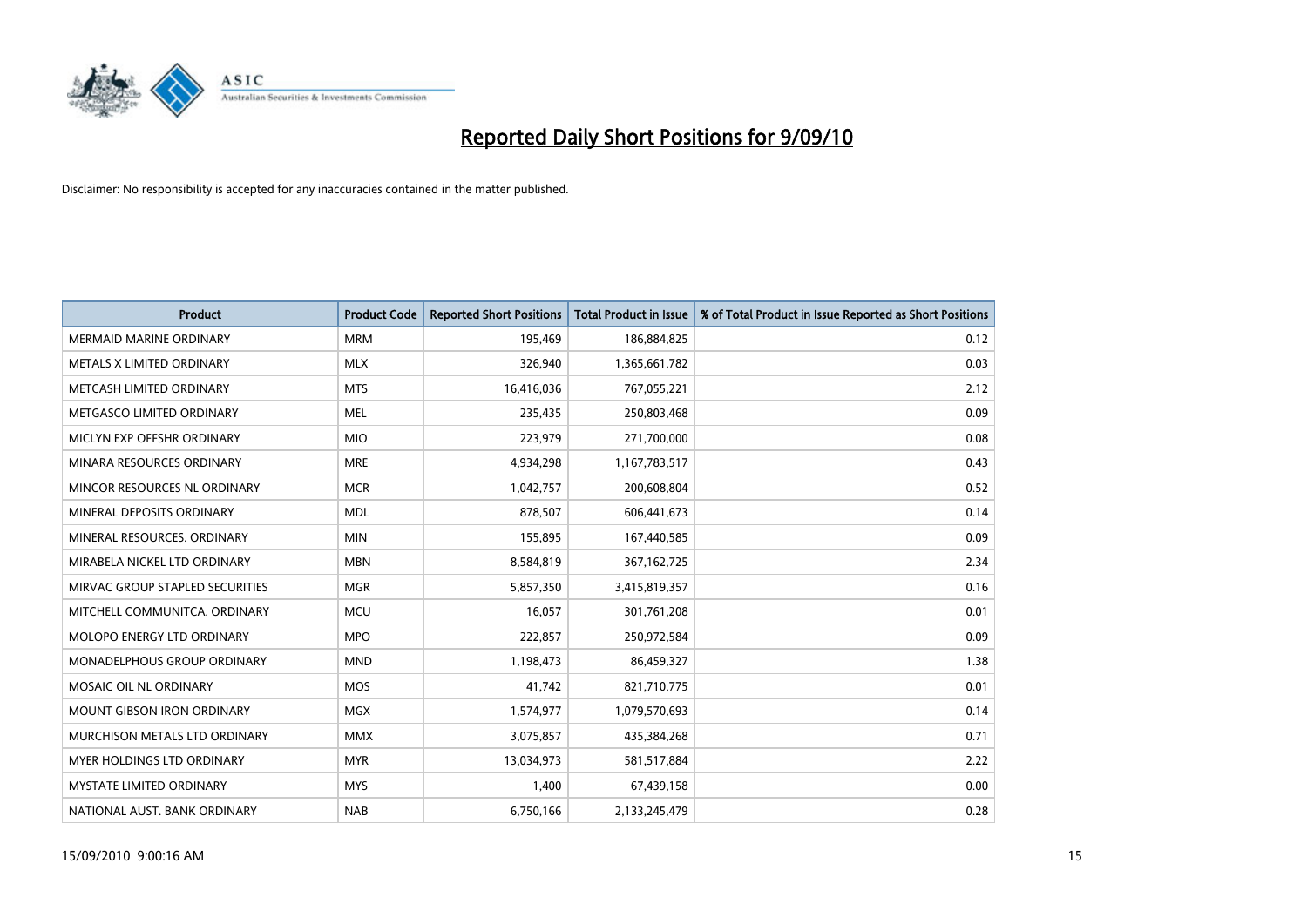

| <b>Product</b>                | <b>Product Code</b> | <b>Reported Short Positions</b> | <b>Total Product in Issue</b> | % of Total Product in Issue Reported as Short Positions |
|-------------------------------|---------------------|---------------------------------|-------------------------------|---------------------------------------------------------|
| NATURAL FUEL LIMITED ORDINARY | <b>NFL</b>          |                                 | 721,912                       | 0.00                                                    |
| NAVITAS LIMITED ORDINARY      | <b>NVT</b>          | 705.844                         | 342,361,526                   | 0.20                                                    |
| NEPTUNE MARINE ORDINARY       | <b>NMS</b>          | 1,188,350                       | 438,071,251                   | 0.27                                                    |
| NEW HOPE CORPORATION ORDINARY | <b>NHC</b>          | 305,234                         | 830,230,549                   | 0.04                                                    |
| NEWCREST MINING DEF EX LGL    | <b>NCMN</b>         | 183,146                         | 280,988,130                   | 0.07                                                    |
| NEWCREST MINING ORDINARY      | <b>NCM</b>          | 43,842,596                      | 483,499,363                   | 9.08                                                    |
| NEWS CORP A NON-VOTING CDI    | <b>NWSLV</b>        | 744,320                         | 1,828,146,488                 | 0.04                                                    |
| NEWS CORP B VOTING CDI        | <b>NWS</b>          | 7,536,505                       | 798,520,953                   | 0.92                                                    |
| NEXBIS LIMITED ORDINARY       | <b>NBS</b>          | 63,733                          | 498,972,940                   | 0.01                                                    |
| NEXUS ENERGY LIMITED ORDINARY | <b>NXS</b>          | 6,152,427                       | 988,257,304                   | 0.61                                                    |
| NIB HOLDINGS LIMITED ORDINARY | <b>NHF</b>          | 8,968                           | 495,431,427                   | 0.00                                                    |
| NICK SCALI LIMITED ORDINARY   | <b>NCK</b>          | 35,846                          | 81,000,000                    | 0.04                                                    |
| NIDO PETROLEUM ORDINARY       | <b>NDO</b>          | 5,979,668                       | 1,080,658,378                 | 0.56                                                    |
| NKWE PLATINUM 10C US COMMON   | <b>NKP</b>          | 151,849                         | 559,451,184                   | 0.03                                                    |
| NORTHERN CREST ORDINARY       | <b>NOC</b>          | 24,345                          | 116,074,781                   | 0.02                                                    |
| NORTHERN IRON LTD ORDINARY    | <b>NFE</b>          | 635,604                         | 292,204,786                   | 0.20                                                    |
| NOVOGEN LIMITED ORDINARY      | <b>NRT</b>          | 5,000                           | 102,125,894                   | 0.00                                                    |
| NRW HOLDINGS LIMITED ORDINARY | <b>NWH</b>          | 667,042                         | 251,223,000                   | 0.26                                                    |
| NUFARM LIMITED ORDINARY       | <b>NUF</b>          | 3,602,487                       | 261,775,731                   | 1.38                                                    |
| OAKTON LIMITED ORDINARY       | <b>OKN</b>          | 505,925                         | 93,622,235                    | 0.54                                                    |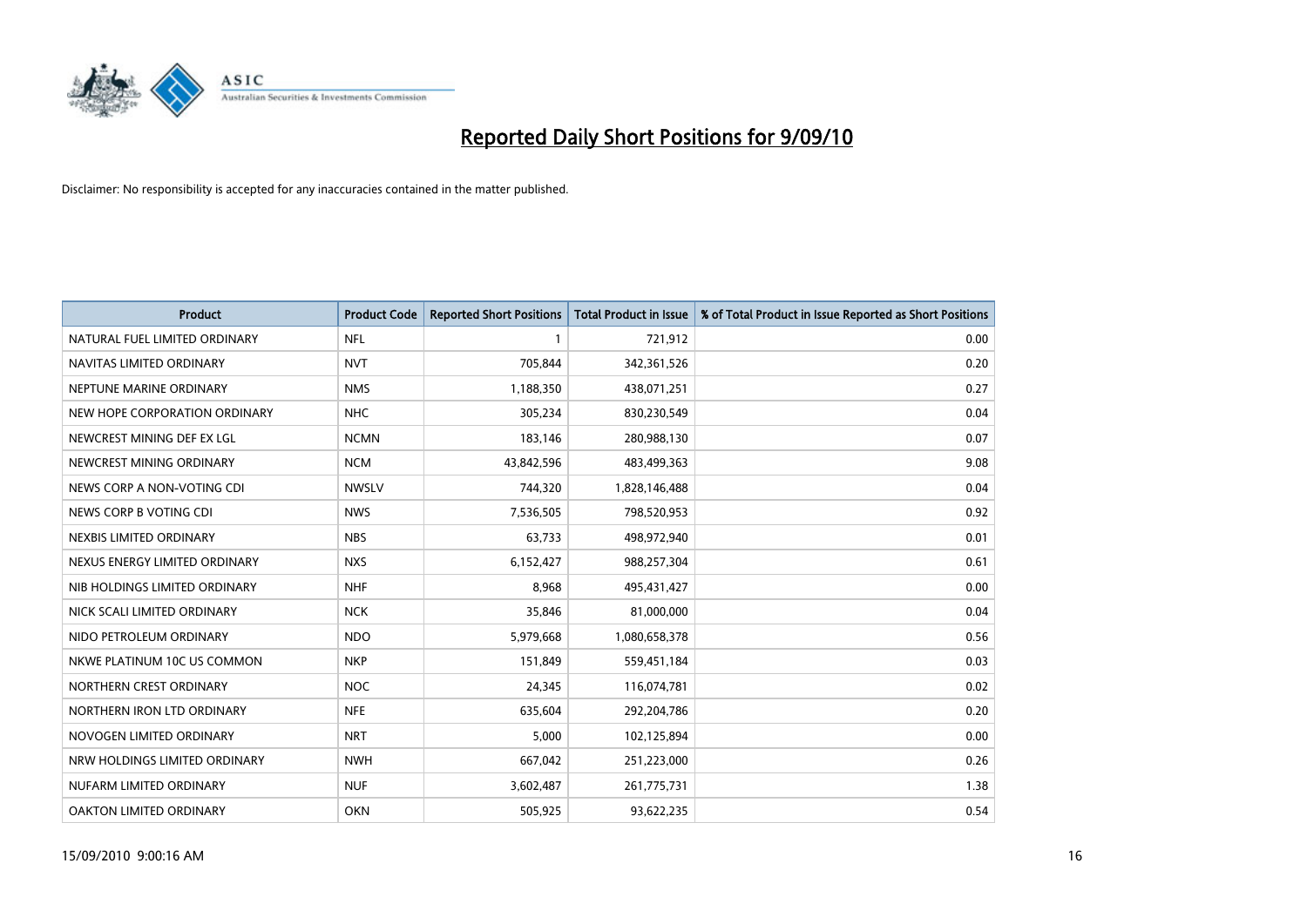

| <b>Product</b>                          | <b>Product Code</b> | <b>Reported Short Positions</b> | <b>Total Product in Issue</b> | % of Total Product in Issue Reported as Short Positions |
|-----------------------------------------|---------------------|---------------------------------|-------------------------------|---------------------------------------------------------|
| OCEANAGOLD CORP. CHESS DEPOSITARY INT   | <b>OGC</b>          | 868,156                         | 228,274,836                   | 0.38                                                    |
| OCEANIA CAPITAL LTD ORDINARY            | <b>OCP</b>          | 2,500                           | 91,921,295                    | 0.00                                                    |
| OIL SEARCH LTD ORDINARY                 | <b>OSH</b>          | 6,159,746                       | 1,308,279,222                 | 0.45                                                    |
| <b>OILEX LTD ORDINARY</b>               | <b>OEX</b>          | 24,830                          | 220,074,885                   | 0.01                                                    |
| OM HOLDINGS LIMITED ORDINARY            | <b>OMH</b>          | 1,034,864                       | 498,485,150                   | 0.23                                                    |
| <b>ONESTEEL LIMITED ORDINARY</b>        | OST                 | 3,924,225                       | 1,331,673,166                 | 0.29                                                    |
| ORICA LIMITED ORDINARY                  | ORI                 | 3,903,333                       | 362,100,430                   | 1.07                                                    |
| ORIGIN ENERGY ORDINARY                  | <b>ORG</b>          | 3,414,918                       | 882,206,872                   | 0.36                                                    |
| OTTO ENERGY LIMITED ORDINARY            | <b>OEL</b>          | 109,204                         | 1,134,540,071                 | 0.01                                                    |
| OZ MINERALS ORDINARY                    | OZL                 | 75,983,785                      | 3,121,339,730                 | 2.44                                                    |
| PACIFIC BRANDS ORDINARY                 | <b>PBG</b>          | 9,289,956                       | 931,386,248                   | 0.99                                                    |
| PALADIN ENERGY LTD ORDINARY             | <b>PDN</b>          | 19,063,578                      | 718,423,382                   | 2.64                                                    |
| PAN PACIFIC PETROL. ORDINARY            | PPP                 | 1,083,962                       | 588,612,110                   | 0.18                                                    |
| PANAUST LIMITED ORDINARY                | <b>PNA</b>          | 20,928,389                      | 2,954,125,529                 | 0.71                                                    |
| PANORAMIC RESOURCES ORDINARY            | PAN                 | 77,146                          | 205,587,842                   | 0.03                                                    |
| PAPERLINX LIMITED ORDINARY              | <b>PPX</b>          | 18,154,715                      | 603,580,761                   | 3.01                                                    |
| PAPERLINX SPS TRUST STEP UP PERP. PREF. | <b>PXUPA</b>        | 5,000                           | 2,850,000                     | 0.18                                                    |
| PATTIES FOODS LTD ORDINARY              | PFL                 |                                 | 138,908,853                   | 0.00                                                    |
| PEET LIMITED ORDINARY                   | <b>PPC</b>          | 136,047                         | 300,681,486                   | 0.04                                                    |
| PENINSULA MINERALS ORDINARY             | <b>PEN</b>          | 5,000                           | 1,629,755,018                 | 0.00                                                    |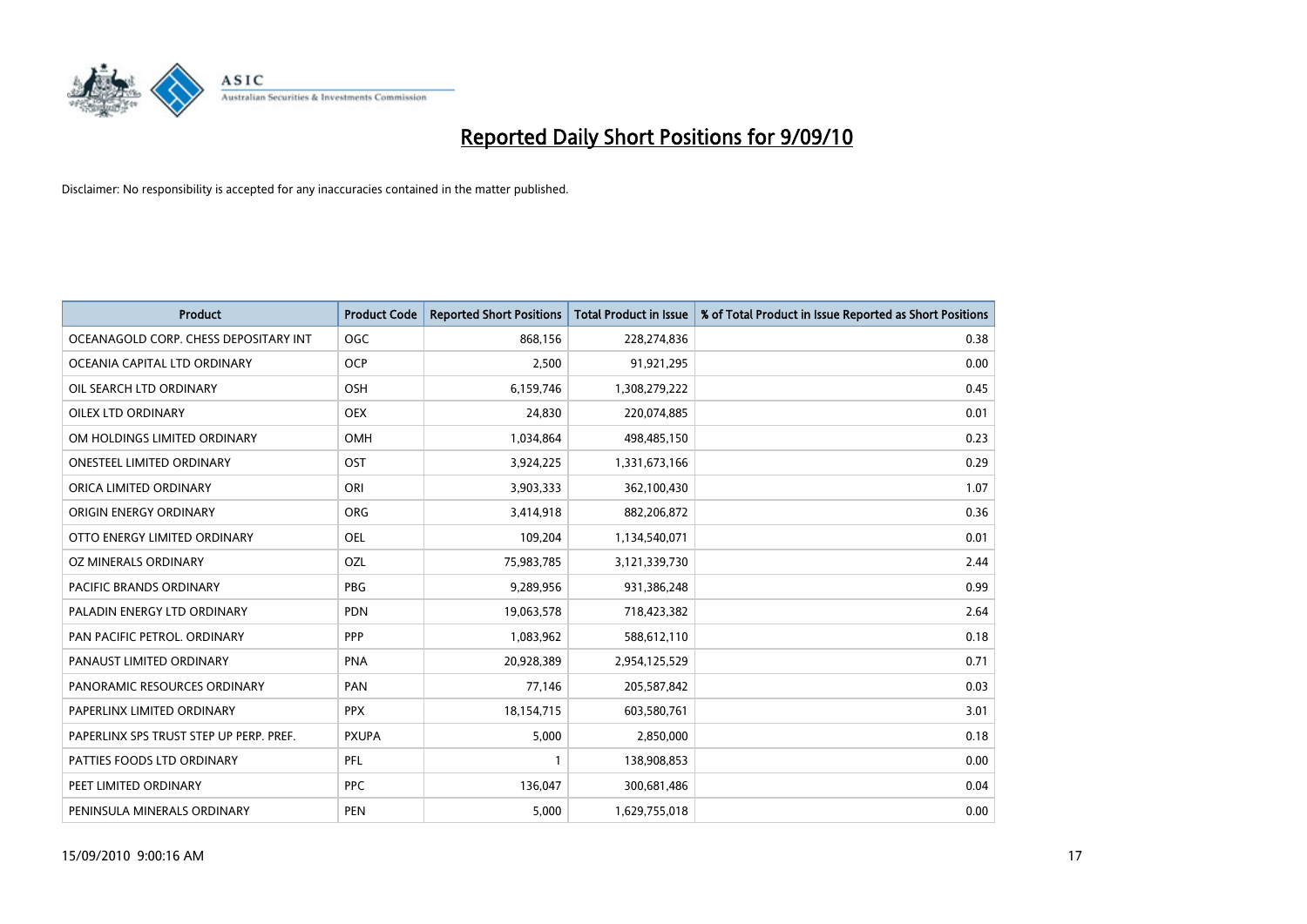

| <b>Product</b>                       | <b>Product Code</b> | <b>Reported Short Positions</b> | <b>Total Product in Issue</b> | % of Total Product in Issue Reported as Short Positions |
|--------------------------------------|---------------------|---------------------------------|-------------------------------|---------------------------------------------------------|
| PERILYA LIMITED ORDINARY             | PEM                 | 451,895                         | 526,075,563                   | 0.09                                                    |
| PERPETUAL LIMITED ORDINARY           | PPT                 | 2,262,041                       | 43,417,478                    | 5.20                                                    |
| PERSEUS MINING LTD ORDINARY          | PRU                 | 190.813                         | 421,307,088                   | 0.04                                                    |
| PETSEC ENERGY ORDINARY               | <b>PSA</b>          | 223,332                         | 231,283,622                   | 0.10                                                    |
| PHARMAXIS LTD ORDINARY               | <b>PXS</b>          | 1,103,011                       | 225,721,734                   | 0.49                                                    |
| PHOTON GROUP LTD ORDINARY            | <b>PGA</b>          | 1,296,395                       | 187,440,645                   | 0.69                                                    |
| PIKE RIVER COAL ORDINARY             | <b>PRC</b>          | 376,320                         | 405,301,433                   | 0.09                                                    |
| PLATINUM ASSET ORDINARY              | <b>PTM</b>          | 4,019,268                       | 561,347,878                   | 0.69                                                    |
| PLATINUM AUSTRALIA ORDINARY          | <b>PLA</b>          | 6,201,473                       | 321,130,521                   | 1.93                                                    |
| PLATINUM CAPITAL LTD ORDINARY        | <b>PMC</b>          |                                 | 162,258,814                   | 0.00                                                    |
| PMP LIMITED ORDINARY                 | <b>PMP</b>          | 958,789                         | 335,338,483                   | 0.28                                                    |
| PORT BOUVARD LIMITED ORDINARY        | PBD                 | 6.754                           | 593,868,295                   | 0.00                                                    |
| PREMIER INVESTMENTS ORDINARY         | <b>PMV</b>          | 171,184                         | 155,030,045                   | 0.11                                                    |
| PRIMARY HEALTH CARE ORDINARY         | <b>PRY</b>          | 8,591,508                       | 491,444,342                   | 1.76                                                    |
| PRIME INFR GROUP. STAPLED SECURITIES | PIH                 | 140,438                         | 351,776,795                   | 0.04                                                    |
| PRIME MEDIA GRP LTD ORDINARY         | <b>PRT</b>          | 2                               | 366,330,303                   | 0.00                                                    |
| PRIMEAG AUSTRALIA ORDINARY           | PAG                 | 678,810                         | 150,569,976                   | 0.45                                                    |
| PROGEN PHARMACEUTIC ORDINARY         | <b>PGL</b>          | 151,596                         | 24,709,097                    | 0.61                                                    |
| PROGRAMMED ORDINARY                  | <b>PRG</b>          | 371,359                         | 118,169,908                   | 0.32                                                    |
| PSIVIDA CORP CDI 1:1                 | <b>PVA</b>          | 6,878                           | 7,827,340                     | 0.09                                                    |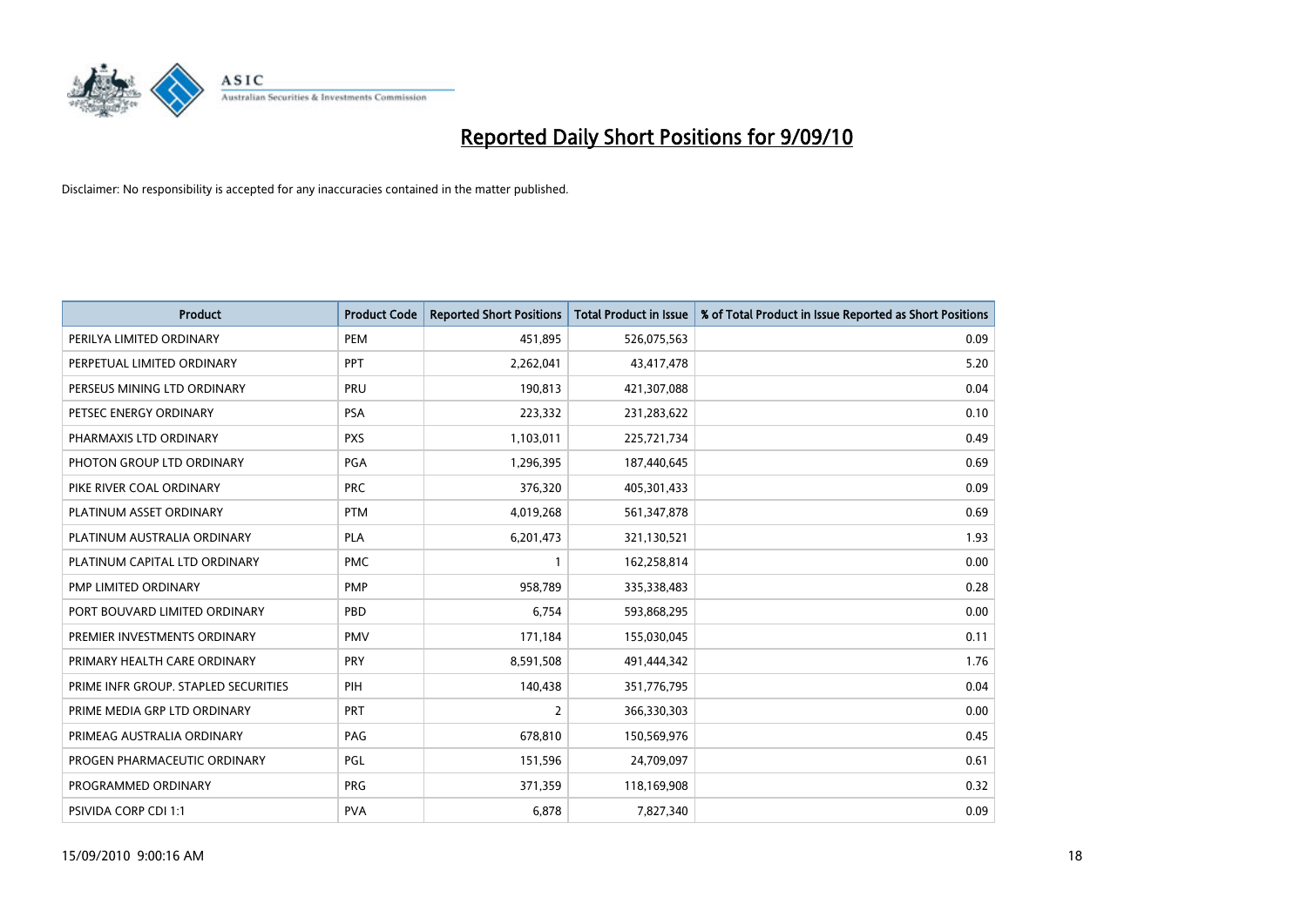

| <b>Product</b>                      | <b>Product Code</b> | <b>Reported Short Positions</b> | <b>Total Product in Issue</b> | % of Total Product in Issue Reported as Short Positions |
|-------------------------------------|---------------------|---------------------------------|-------------------------------|---------------------------------------------------------|
| <b>QANTAS AIRWAYS ORDINARY</b>      | QAN                 | 23,867,788                      | 2,265,123,620                 | 1.05                                                    |
| <b>OBE INSURANCE GROUP ORDINARY</b> | OBE                 | 21, 167, 827                    | 1,035,095,813                 | 2.05                                                    |
| RAMELIUS RESOURCES ORDINARY         | <b>RMS</b>          | 493,191                         | 291,208,795                   | 0.16                                                    |
| RAMSAY HEALTH CARE ORDINARY         | <b>RHC</b>          | 2,166,393                       | 202,081,252                   | 1.05                                                    |
| RANGE RESOURCES LTD ORDINARY        | <b>RRS</b>          | 1,250,000                       | 1,162,167,306                 | 0.11                                                    |
| <b>RCR TOMLINSON ORDINARY</b>       | <b>RCR</b>          | 68,067                          | 131,860,172                   | 0.05                                                    |
| <b>REA GROUP ORDINARY</b>           | <b>REA</b>          | 27,146                          | 128,439,366                   | 0.02                                                    |
| <b>RED FORK ENERGY ORDINARY</b>     | <b>RFE</b>          | 7,696                           | 139,535,000                   | 0.01                                                    |
| REDFLEX HOLDINGS ORDINARY           | <b>RDF</b>          | 13,172                          | 110,010,757                   | 0.01                                                    |
| <b>REED RESOURCES LTD ORDINARY</b>  | <b>RDR</b>          | 268,205                         | 192,271,768                   | 0.14                                                    |
| <b>REGIS RESOURCES ORDINARY</b>     | <b>RRL</b>          | 130,014                         | 414,487,125                   | 0.04                                                    |
| RESMED INC CDI 10:1                 | <b>RMD</b>          | 4,367,635                       | 1,516,163,980                 | 0.29                                                    |
| <b>RESOLUTE MINING ORDINARY</b>     | <b>RSG</b>          | 1,042,522                       | 392,736,732                   | 0.28                                                    |
| <b>RESOURCE GENERATION ORDINARY</b> | <b>RES</b>          | 157,911                         | 164,412,477                   | 0.10                                                    |
| REVERSE CORP LIMITED ORDINARY       | <b>REF</b>          | 25,141                          | 92,382,175                    | 0.03                                                    |
| <b>RIDLEY CORPORATION ORDINARY</b>  | <b>RIC</b>          | 53,937                          | 307,817,071                   | 0.02                                                    |
| RIO TINTO LIMITED ORDINARY          | <b>RIO</b>          | 15,864,331                      | 606,831,240                   | 2.62                                                    |
| RIVERCITY MOTORWAY STAPLED          | <b>RCY</b>          | 4,660,404                       | 957,010,115                   | 0.48                                                    |
| RIVERSDALE MINING ORDINARY          | <b>RIV</b>          | 433,520                         | 236,033,688                   | 0.16                                                    |
| ROC OIL COMPANY ORDINARY            | <b>ROC</b>          | 4,981,765                       | 713,154,560                   | 0.70                                                    |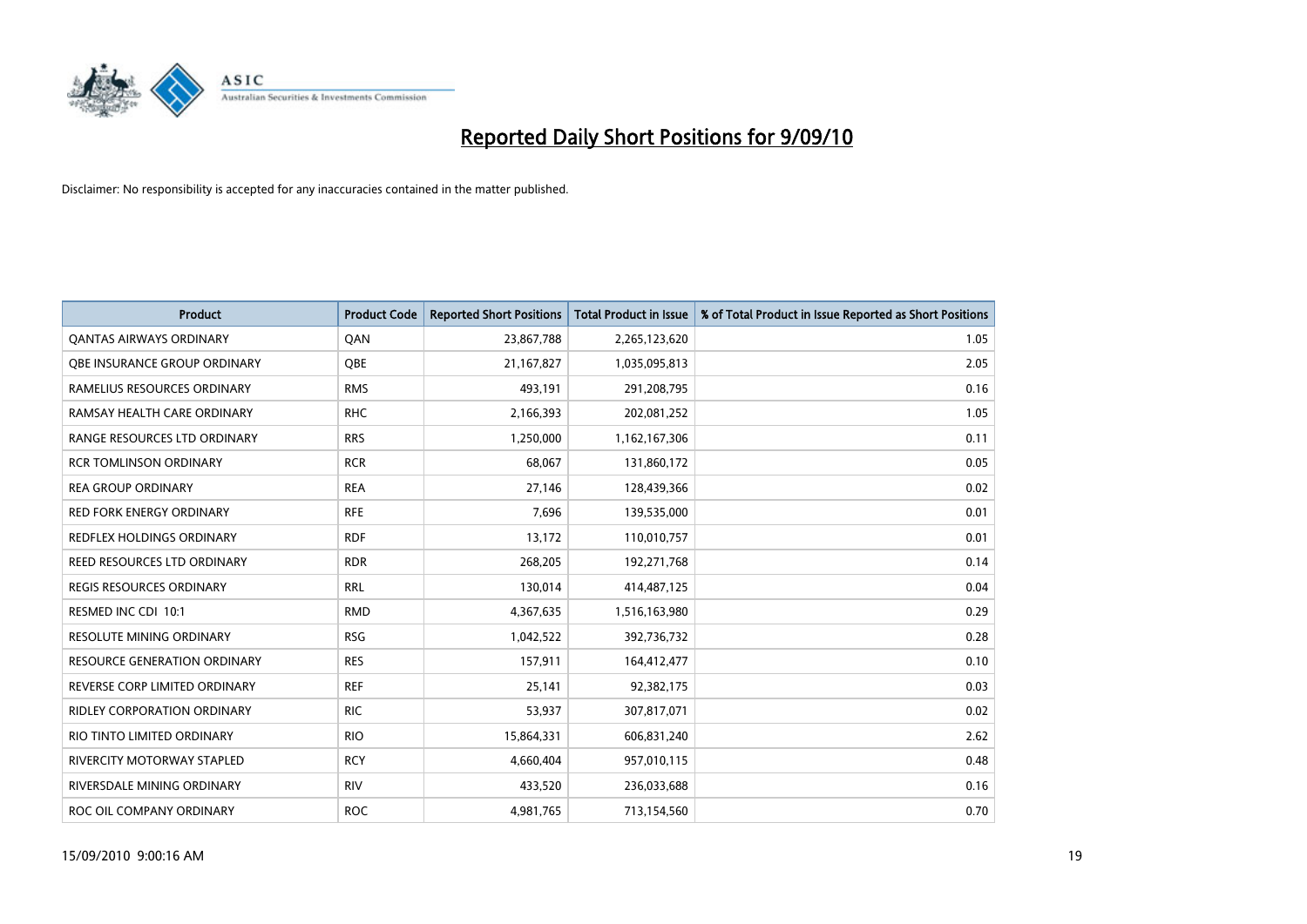

| <b>Product</b>                           | <b>Product Code</b> | <b>Reported Short Positions</b> | <b>Total Product in Issue</b> | % of Total Product in Issue Reported as Short Positions |
|------------------------------------------|---------------------|---------------------------------|-------------------------------|---------------------------------------------------------|
| SAI GLOBAL LIMITED ORDINARY              | SAI                 | 163,915                         | 195,991,104                   | 0.08                                                    |
| SALMAT LIMITED ORDINARY                  | <b>SLM</b>          | 84,921                          | 159,131,983                   | 0.05                                                    |
| SANDFIRE RESOURCES ORDINARY              | <b>SFR</b>          | 72,525                          | 131,534,760                   | 0.06                                                    |
| <b>SANTOS LTD ORDINARY</b>               | <b>STO</b>          | 2,412,433                       | 832,568,323                   | 0.28                                                    |
| SARACEN MINERAL ORDINARY                 | <b>SAR</b>          | 148,524                         | 491,818,083                   | 0.03                                                    |
| SEDGMAN LIMITED ORDINARY                 | <b>SDM</b>          | 322,474                         | 205,986,681                   | 0.15                                                    |
| SEEK LIMITED ORDINARY                    | <b>SEK</b>          | 4,267,186                       | 336,584,488                   | 1.26                                                    |
| SELECT HARVESTS ORDINARY                 | SHV                 | 66,355                          | 47,324,081                    | 0.14                                                    |
| SENETAS CORPORATION ORDINARY             | <b>SEN</b>          | 756,999                         | 461,522,263                   | 0.16                                                    |
| SERVCORP LIMITED ORDINARY                | SRV                 | 102,201                         | 98,440,807                    | 0.10                                                    |
| SERVICE STREAM ORDINARY                  | <b>SSM</b>          | 344,663                         | 283,418,867                   | 0.12                                                    |
| SEVEN GROUP HOLDINGS ORDINARY            | <b>SVW</b>          | 415,652                         | 305,410,281                   | 0.13                                                    |
| SIGMA PHARMACEUTICAL ORDINARY            | SIP                 | 9,097,112                       | 1,178,626,572                 | 0.78                                                    |
| SILEX SYSTEMS ORDINARY                   | <b>SLX</b>          | 147.797                         | 149,506,391                   | 0.09                                                    |
| SILVER LAKE RESOURCE ORDINARY            | <b>SLR</b>          | 86,644                          | 178,757,838                   | 0.05                                                    |
| SIMS METAL MGMT LTD ORDINARY             | SGM                 | 2,299,876                       | 203,891,295                   | 1.13                                                    |
| SINGAPORE TELECOMM. CHESS DEPOSITARY INT | SGT                 | 3,452,406                       | 391,702,434                   | 0.87                                                    |
| SKILLED GROUP LTD ORDINARY               | <b>SKE</b>          | 86,110                          | 190,738,408                   | 0.04                                                    |
| SKY CITY ENTERTAIN, ORDINARY             | <b>SKC</b>          | 9,854,675                       | 575,114,687                   | 1.71                                                    |
| SKY NETWORK ORDINARY                     | <b>SKT</b>          | 919,140                         | 389,139,785                   | 0.24                                                    |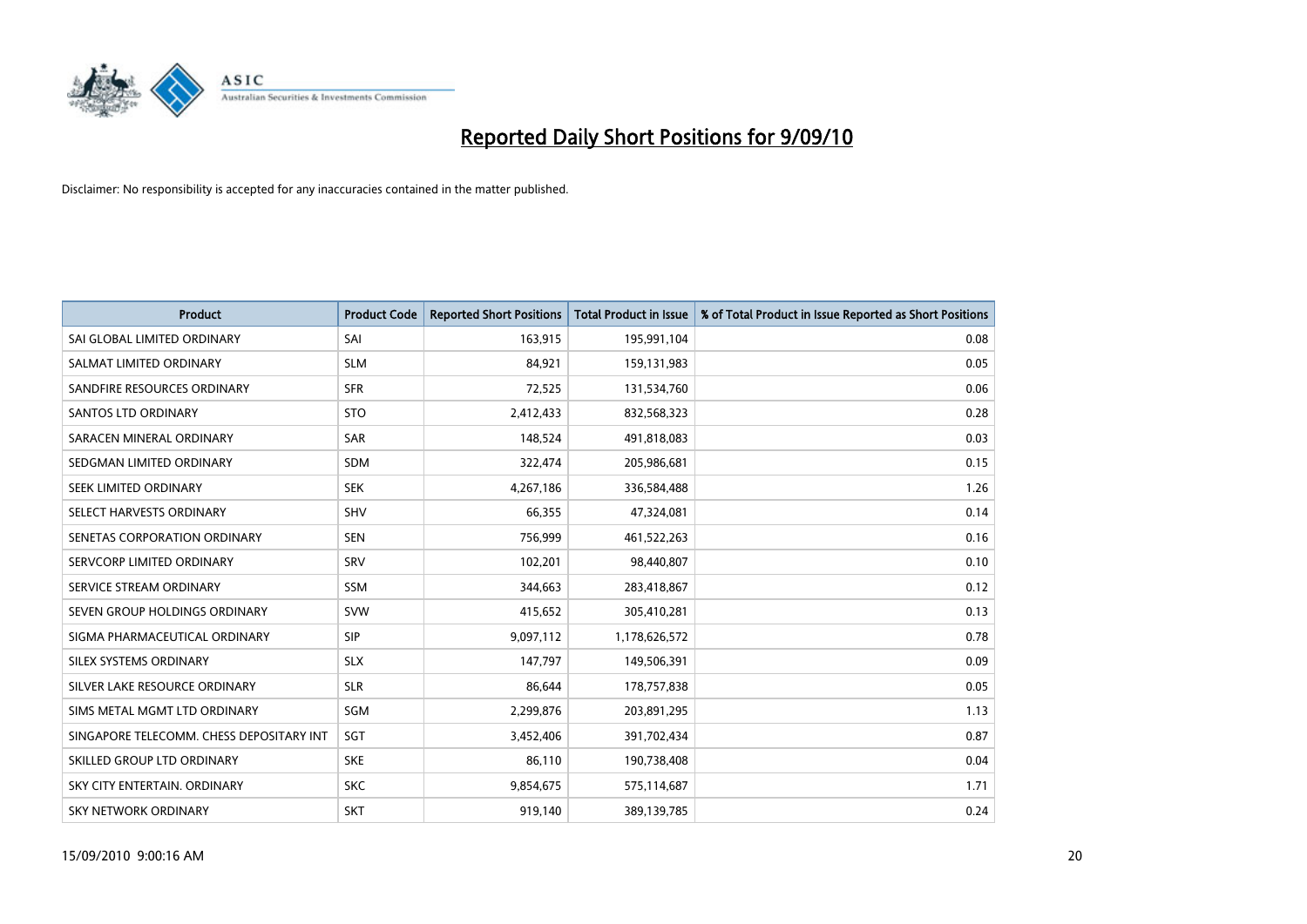

| <b>Product</b>                          | <b>Product Code</b> | <b>Reported Short Positions</b> | <b>Total Product in Issue</b> | % of Total Product in Issue Reported as Short Positions |
|-----------------------------------------|---------------------|---------------------------------|-------------------------------|---------------------------------------------------------|
| SMS MANAGEMENT, ORDINARY                | <b>SMX</b>          | 7,989                           | 67,182,500                    | 0.02                                                    |
| SONIC HEALTHCARE ORDINARY               | <b>SHL</b>          | 3,481,103                       | 388,429,875                   | 0.90                                                    |
| SP AUSNET STAPLED SECURITIES            | SPN                 | 9,417,005                       | 2,748,353,504                 | 0.35                                                    |
| SPARK INFRASTRUCTURE STAPLED SECURITIES | SKI                 | 1,583,556                       | 1,031,911,394                 | 0.15                                                    |
| SPDR 200 FUND ETF UNITS                 | STW                 | 2,006                           | 57,828,081                    | 0.00                                                    |
| SPECIALTY FASHION ORDINARY              | <b>SFH</b>          | 1,353,309                       | 190,964,693                   | 0.72                                                    |
| SPHERE MINERALS LTD ORDINARY            | <b>SPH</b>          | 23.000                          | 171,348,151                   | 0.01                                                    |
| SPOTLESS GROUP LTD ORDINARY             | SPT                 | 947,837                         | 259,309,656                   | 0.36                                                    |
| ST BARBARA LIMITED ORDINARY             | <b>SBM</b>          | 28,280,908                      | 1,953,168,407                 | 1.44                                                    |
| STAGING CONNECTIONS ORDINARY            | <b>STG</b>          | 2,917,189                       | 783,175,134                   | 0.37                                                    |
| STH AMERICAN COR LTD ORDINARY           | SAY                 | 9,200                           | 231,832,027                   | 0.00                                                    |
| STHN CROSS MEDIA ORDINARY               | SXL                 | 63,339                          | 378,827,750                   | 0.02                                                    |
| STOCKLAND UNITS/ORD STAPLED             | SGP                 | 13,138,478                      | 2,383,036,717                 | 0.52                                                    |
| STRAITS RESOURCES ORDINARY              | SRL                 | 5,313,931                       | 255,203,613                   | 2.07                                                    |
| STW COMMUNICATIONS ORDINARY             | SGN                 | 169,853                         | 364,310,964                   | 0.05                                                    |
| SUNCORP-METWAY, ORDINARY                | <b>SUN</b>          | 4,714,837                       | 1,281,390,524                 | 0.33                                                    |
| SUNDANCE RESOURCES ORDINARY             | <b>SDL</b>          | 16,423,842                      | 2,709,995,932                 | 0.60                                                    |
| SUNLAND GROUP LTD ORDINARY              | <b>SDG</b>          | 68,382                          | 251,107,692                   | 0.03                                                    |
| SUPER CHEAP AUTO GRP ORDINARY           | <b>SUL</b>          | 325,123                         | 127,777,579                   | 0.25                                                    |
| SWICK MINING ORDINARY                   | <b>SWK</b>          | 1,548                           | 236,724,970                   | 0.00                                                    |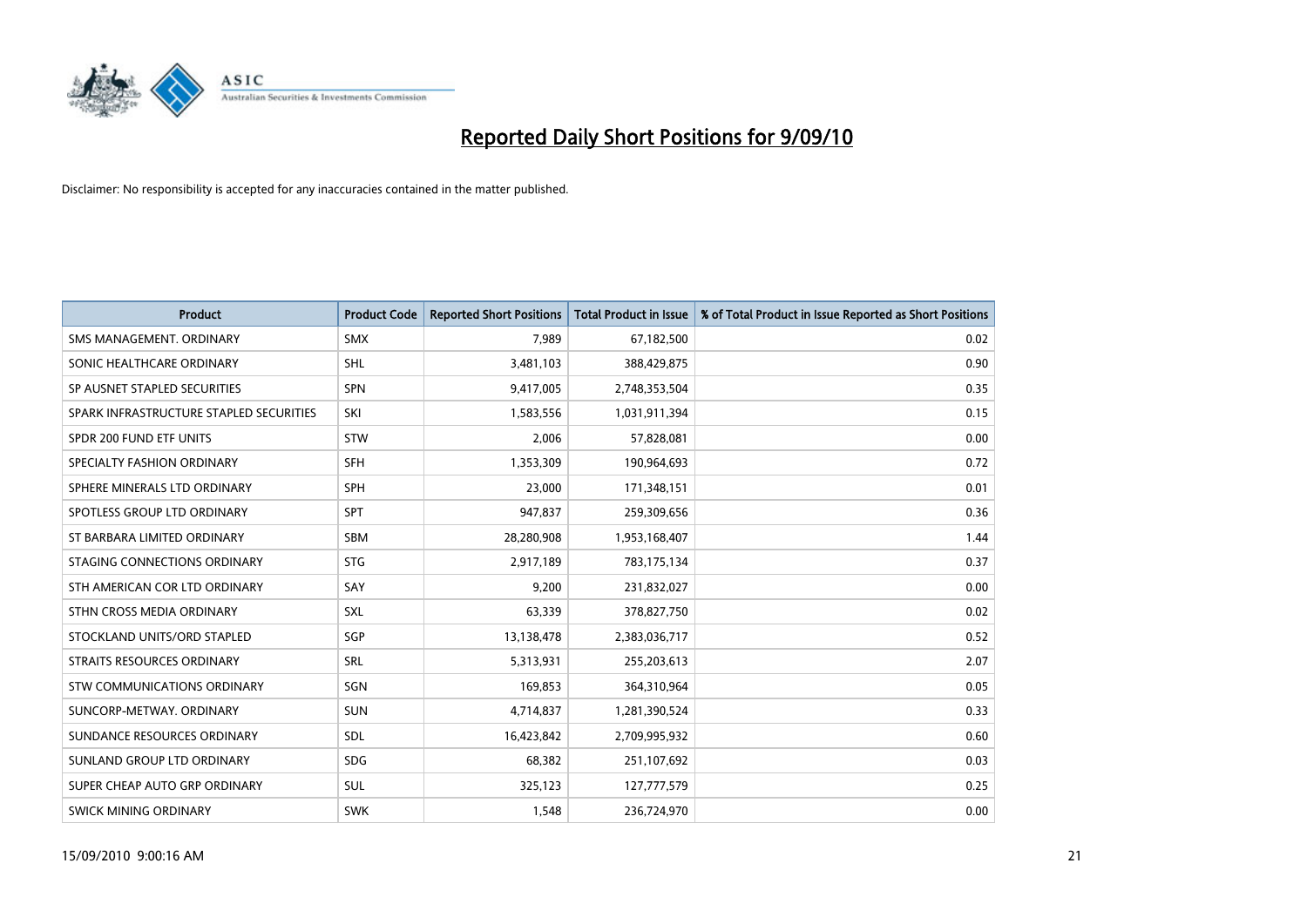

| <b>Product</b>                       | <b>Product Code</b> | <b>Reported Short Positions</b> | Total Product in Issue | % of Total Product in Issue Reported as Short Positions |
|--------------------------------------|---------------------|---------------------------------|------------------------|---------------------------------------------------------|
| SYMEX HOLDINGS ORDINARY              | SYM                 | 6,633                           | 125,037,628            | 0.01                                                    |
| TABCORP HOLDINGS LTD ORDINARY        | <b>TAH</b>          | 11,906,561                      | 612,625,759            | 1.94                                                    |
| <b>TALENT2 INTERNATION ORDINARY</b>  | <b>TWO</b>          | 7                               | 141,224,846            | 0.00                                                    |
| TAP OIL LIMITED ORDINARY             | <b>TAP</b>          | 9,176                           | 156,485,921            | 0.00                                                    |
| TASSAL GROUP LIMITED ORDINARY        | <b>TGR</b>          | 3,115,854                       | 144, 197, 882          | 2.16                                                    |
| TATTS GROUP LTD ORDINARY             | <b>TTS</b>          | 13,359,943                      | 1,281,937,479          | 1.04                                                    |
| TELECOM CORPORATION ORDINARY         | <b>TEL</b>          | 34,991,535                      | 1,920,703,692          | 1.81                                                    |
| <b>TELSTRA CORPORATION, ORDINARY</b> | <b>TLS</b>          | 87,894,185                      | 12,443,074,357         | 0.68                                                    |
| TEN NETWORK HOLDINGS ORDINARY        | <b>TEN</b>          | 4,456,236                       | 1,045,236,720          | 0.43                                                    |
| TFS CORPORATION LTD ORDINARY         | <b>TFC</b>          | 63,054                          | 227,360,909            | 0.02                                                    |
| THE REJECT SHOP ORDINARY             | <b>TRS</b>          | 48,469                          | 26,033,570             | 0.19                                                    |
| THOR MINING PLC CHESS DEPOSITARY     | <b>THR</b>          | 2,307                           | 245,247,701            | 0.00                                                    |
| THORN GROUP LIMITED ORDINARY         | <b>TGA</b>          | 2,361                           | 129,459,770            | 0.00                                                    |
| TIMBERCORP LIMITED ORDINARY          | <b>TIM</b>          | 1,171,620                       | 352,071,429            | 0.33                                                    |
| TISHMAN SPEYER UNITS                 | <b>TSO</b>          | 42,771                          | 338,440,904            | 0.01                                                    |
| TNG LIMITED ORDINARY                 | <b>TNG</b>          | 4,321                           | 258,055,076            | 0.00                                                    |
| TOLL HOLDINGS LTD ORDINARY           | <b>TOL</b>          | 9,950,649                       | 702,867,609            | 1.41                                                    |
| TORO ENERGY LIMITED ORDINARY         | <b>TOE</b>          | 35,404                          | 964,936,676            | 0.00                                                    |
| <b>TOWER AUSTRALIA ORDINARY</b>      | <b>TAL</b>          | 1,180,474                       | 415,928,881            | 0.28                                                    |
| <b>TOWER LIMITED ORDINARY</b>        | <b>TWR</b>          | 689.519                         | 260,631,787            | 0.26                                                    |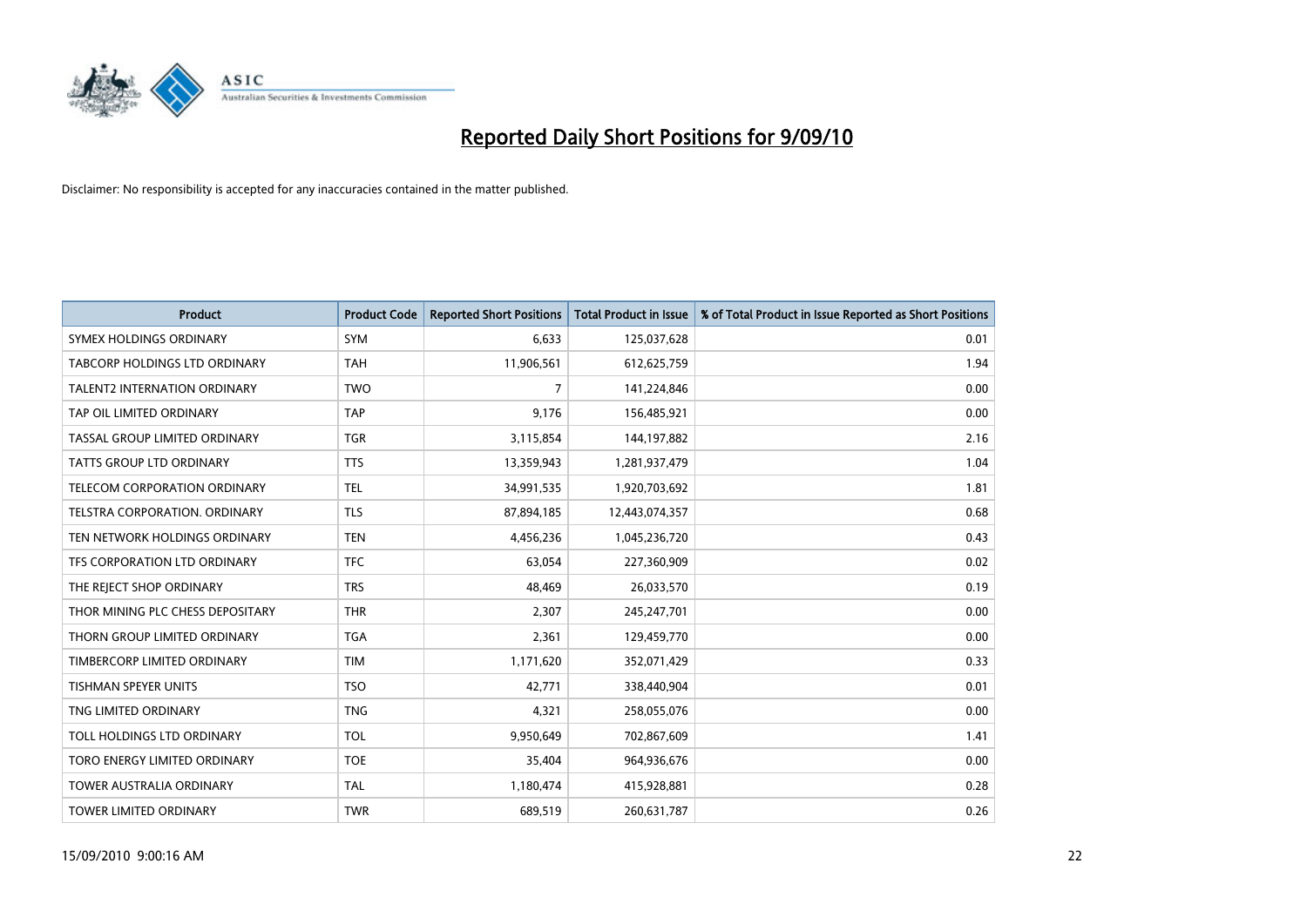

| <b>Product</b>                            | <b>Product Code</b> | <b>Reported Short Positions</b> | Total Product in Issue | % of Total Product in Issue Reported as Short Positions |
|-------------------------------------------|---------------------|---------------------------------|------------------------|---------------------------------------------------------|
| TOX FREE SOLUTIONS ORDINARY               | <b>TOX</b>          | 88,316                          | 91,765,500             | 0.09                                                    |
| TPG TELECOM LIMITED ORDINARY              | <b>TPM</b>          | 487,900                         | 767,849,104            | 0.06                                                    |
| TRANSFIELD SERV INFR STAPLED SECURITIES   | <b>TSI</b>          | 350,397                         | 432,184,488            | 0.09                                                    |
| TRANSFIELD SERVICES ORDINARY              | <b>TSE</b>          | 612,038                         | 414,278,904            | 0.14                                                    |
| TRANSPACIFIC INDUST, ORDINARY             | <b>TPI</b>          | 11,707,124                      | 960,638,735            | 1.23                                                    |
| TRANSURBAN GROUP TRIPLE STAPLED SEC.      | <b>TCL</b>          | 4,437,924                       | 1,441,290,633          | 0.30                                                    |
| TRINITY GROUP STAPLED SECURITIES          | <b>TCO</b>          | 3,419                           | 231,701,539            | 0.00                                                    |
| TROY RESOURCES NL ORDINARY                | <b>TRY</b>          | 66,184                          | 87,474,323             | 0.08                                                    |
| UGL LIMITED ORDINARY                      | UGL                 | 4,777,833                       | 165,928,705            | 2.84                                                    |
| UXC LIMITED ORDINARY                      | <b>UXC</b>          | 664,849                         | 295,789,804            | 0.22                                                    |
| VALAD PROPERTY GROUP STAPLED US PROHIBIT. | <b>VPG</b>          | 4,415,254                       | 2,302,129,263          | 0.19                                                    |
| <b>VDM GROUP LIMITED ORDINARY</b>         | <b>VMG</b>          | 11,116                          | 195,613,088            | 0.01                                                    |
| <b>VENTURE MINERALS ORDINARY</b>          | <b>VMS</b>          | 6,500                           | 168, 163, 334          | 0.00                                                    |
| <b>VILLAGE ROADSHOW LTD ORDINARY</b>      | <b>VRL</b>          | 682                             | 114,217,649            | 0.00                                                    |
| VILLAGE ROADSHOW LTD 'A' CLASS PREFERENCE | <b>VRLPA</b>        | 19,559                          | 52,235,451             | 0.04                                                    |
| VIRGIN BLUE HOLDINGS ORDINARY             | <b>VBA</b>          | 25,527,514                      | 2,209,126,568          | 1.15                                                    |
| VISION GROUP HLDGS ORDINARY               | <b>VGH</b>          | 78,000                          | 72,671,765             | 0.11                                                    |
| <b>VITA GROUP LTD ORDINARY</b>            | <b>VTG</b>          | 75,190                          | 142,499,800            | 0.05                                                    |
| VITERRA INC CDI 1:1                       | <b>VTA</b>          | 6,653                           | 68,629,939             | 0.01                                                    |
| <b>WAREHOUSE GROUP ORDINARY</b>           | <b>WHS</b>          | 318,008                         | 311,195,868            | 0.10                                                    |